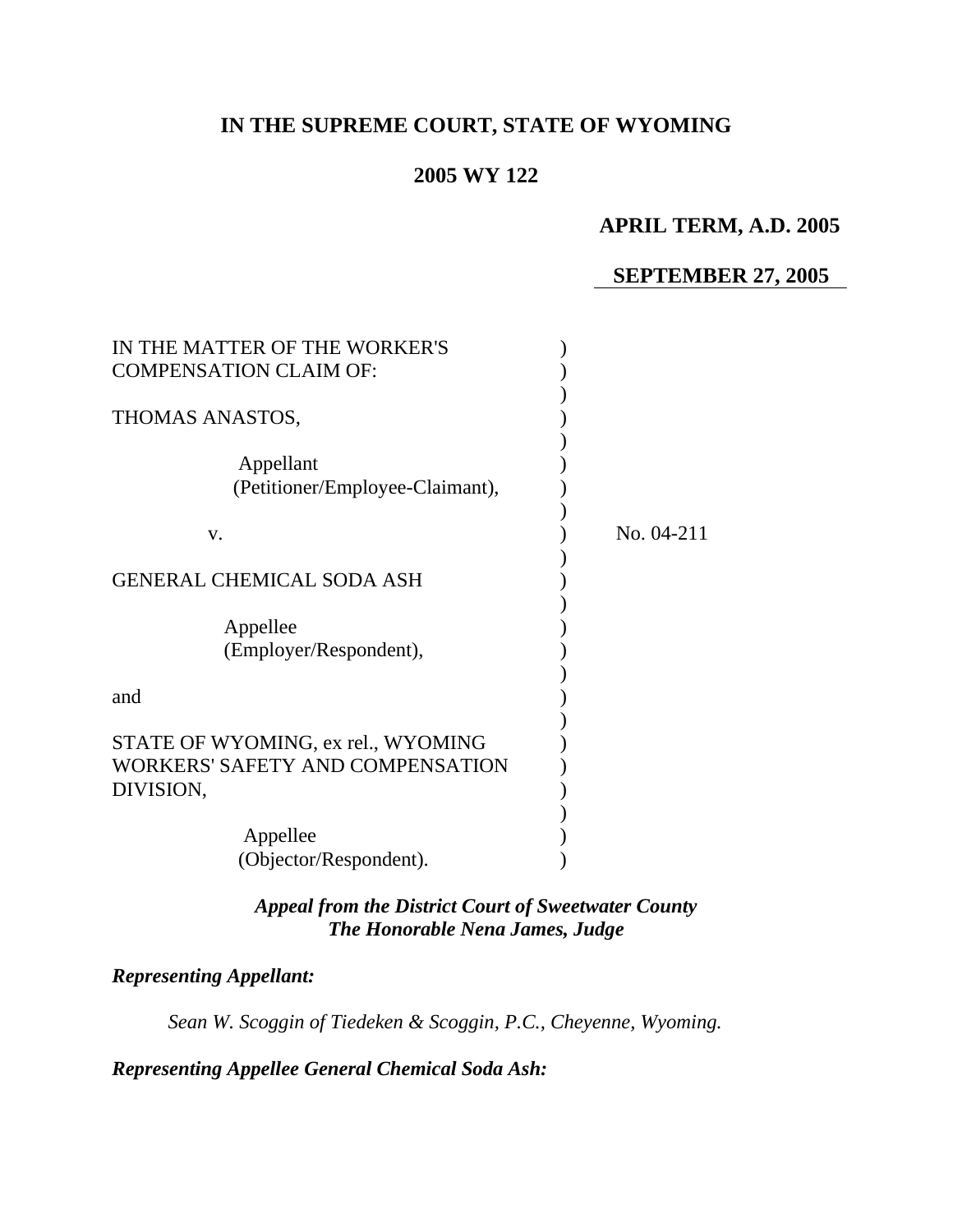*Stephen H. Kline of Kline Law Office, P.C., Cheyenne, Wyoming.* 

## *Representing Appellee State of Wyoming, ex rel., Wyoming Workers' Safety and Compensation Division:*

 *Patrick J. Crank, Attorney General; John W. Renneisen, Deputy Attorney General; Steven R. Czoschke, Senior Assistant Attorney General; and Kristi M. Radosevich, Assistant Attorney General, Cheyenne, Wyoming.* 

*Before HILL, C.J., and GOLDEN, KITE, VOIGT, and BURKE, JJ.*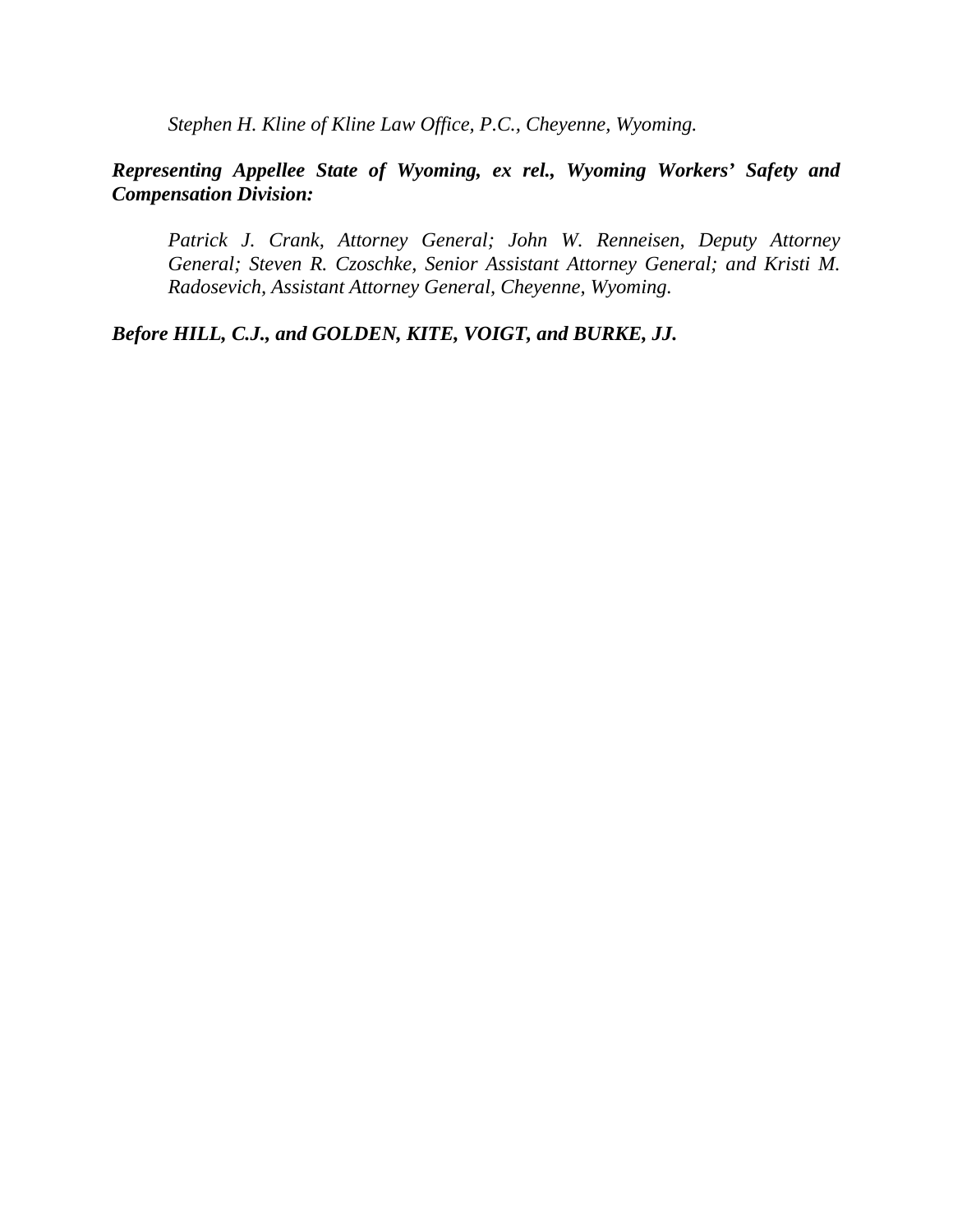#### **VOIGT, Justice.**

[¶1] Thomas Anastos was injured while working for General Chemical Soda Ash. The Wyoming Workers' Compensation and Safety Division awarded Anastos temporary total disability<sup>[1](#page-2-0)</sup> benefits for diagnosis and treatment of a back injury it deemed to be workrelated. Anastos' doctor released him to return to work and the Division awarded an eight percent permanent partial impairment rating, $2$  thereby terminating Anastos' temporary total disability benefits. Anastos objected to the eight percent permanent partial impairment rating, because he claimed that he continued to suffer from headaches and vision problems resulting from the work injury. The matter was referred to the Medical Commission, which held a contested case hearing. The Medical Commission determined that Anastos failed to prove his headaches were caused by his work-related injury and that he was not, therefore, entitled to temporary total disability benefits after November 9, 2001. This appeal is from the district court's affirmance of the Medical Commission's determinations.

<span id="page-2-0"></span> $\frac{1}{1}$ 

<span id="page-2-1"></span>*Phillips v. TIC-The Indus. Co. of Wyoming, Inc.*, 2005 WY 40, ¶ 27, 109 P.3d 520, 532 (Wyo. 2005). <sup>2</sup> With regard to permanent partial impairment, *Phillips*, 2005 WY 40, ¶ 37 n.21, 109 P.3d at 535-36 n.21, explains:

> The Division's rules state that an initial application for permanent partial impairment benefits may be filed when a worker "has suffered an ascertainable loss as defined in W.S.  $\S$  27-14-102(a)(ii)" and the worker may thereafter apply for permanent partial, or permanent total, disability awards pursuant to [Wyo. Stat. Ann. §§ 27-14-405](http://www.lexis.com/research/buttonTFLink?_m=921b415fc99a5a0035381587c61f471b&_xfercite=%3ccite%20cc%3d%22USA%22%3e%3c%21%5bCDATA%5b2005%20WY%2040%5d%5d%3e%3c%2fcite%3e&_butType=4&_butStat=0&_butNum=88&_butInline=1&_butinfo=WYO.%20STAT.%20ANN.%2027-14-405&_fmtstr=FULL&docnum=1&_startdoc=1&wchp=dGLbVtb-zSkAt&_md5=209cbdfb90fdf3e0af01fde701372bca) or 17-14-406 based "upon the rating given by the physician . . .." 3 [Weil's Code of Wyoming](http://www.lexis.com/research/buttonTFLink?_m=921b415fc99a5a0035381587c61f471b&_xfercite=%3ccite%20cc%3d%22USA%22%3e%3c%21%5bCDATA%5b2005%20WY%2040%5d%5d%3e%3c%2fcite%3e&_butType=3&_butStat=2&_butNum=89&_butInline=1&_butinfo=%3ccite%20cc%3d%22USA%22%3e%3c%21%5bCDATA%5b2002%20WY%20175%5d%5d%3e%3c%2fcite%3e&_fmtstr=FULL&docnum=1&_startdoc=1&wchp=dGLbVtb-zSkAt&_md5=e35fab5f46ac1bd23166637536a446ea)  [Rules,](http://www.lexis.com/research/buttonTFLink?_m=921b415fc99a5a0035381587c61f471b&_xfercite=%3ccite%20cc%3d%22USA%22%3e%3c%21%5bCDATA%5b2005%20WY%2040%5d%5d%3e%3c%2fcite%3e&_butType=3&_butStat=2&_butNum=89&_butInline=1&_butinfo=%3ccite%20cc%3d%22USA%22%3e%3c%21%5bCDATA%5b2002%20WY%20175%5d%5d%3e%3c%2fcite%3e&_fmtstr=FULL&docnum=1&_startdoc=1&wchp=dGLbVtb-zSkAt&_md5=e35fab5f46ac1bd23166637536a446ea) *supra,* at ch. 5, § 4(d)(i) and (ii), 025 220 001-17. Similarly, to collect temporary total disability benefits beyond the maximum period allowed by statute, one must show, among other things, that he "does not have an ascertainable loss which would qualify for benefits under [W.S. §](http://www.lexis.com/research/buttonTFLink?_m=921b415fc99a5a0035381587c61f471b&_xfercite=%3ccite%20cc%3d%22USA%22%3e%3c%21%5bCDATA%5b2005%20WY%2040%5d%5d%3e%3c%2fcite%3e&_butType=4&_butStat=0&_butNum=90&_butInline=1&_butinfo=WYO.%20STAT.%20ANN.%2027-14-405&_fmtstr=FULL&docnum=1&_startdoc=1&wchp=dGLbVtb-zSkAt&_md5=912f26f98724c40df2b2f1b3f960c903)  [27-14-405](http://www.lexis.com/research/buttonTFLink?_m=921b415fc99a5a0035381587c61f471b&_xfercite=%3ccite%20cc%3d%22USA%22%3e%3c%21%5bCDATA%5b2005%20WY%2040%5d%5d%3e%3c%2fcite%3e&_butType=4&_butStat=0&_butNum=90&_butInline=1&_butinfo=WYO.%20STAT.%20ANN.%2027-14-405&_fmtstr=FULL&docnum=1&_startdoc=1&wchp=dGLbVtb-zSkAt&_md5=912f26f98724c40df2b2f1b3f960c903) or [406](http://www.lexis.com/research/buttonTFLink?_m=921b415fc99a5a0035381587c61f471b&_xfercite=%3ccite%20cc%3d%22USA%22%3e%3c%21%5bCDATA%5b2005%20WY%2040%5d%5d%3e%3c%2fcite%3e&_butType=4&_butStat=0&_butNum=91&_butInline=1&_butinfo=WYO.%20STAT.%20ANN.%2027-14-406&_fmtstr=FULL&docnum=1&_startdoc=1&wchp=dGLbVtb-zSkAt&_md5=d3e6eb0cad3856a08446baf472d56aeb)[.]" 3 [Weil's Code of Wyoming Rules,](http://www.lexis.com/research/buttonTFLink?_m=921b415fc99a5a0035381587c61f471b&_xfercite=%3ccite%20cc%3d%22USA%22%3e%3c%21%5bCDATA%5b2005%20WY%2040%5d%5d%3e%3c%2fcite%3e&_butType=3&_butStat=2&_butNum=92&_butInline=1&_butinfo=%3ccite%20cc%3d%22USA%22%3e%3c%21%5bCDATA%5b2002%20WY%20175%5d%5d%3e%3c%2fcite%3e&_fmtstr=FULL&docnum=1&_startdoc=1&wchp=dGLbVtb-zSkAt&_md5=860ce838942a0c4ad770b749165ac5d8) *supra,* at ch. 7, § 2(b)(i)(D), 025 220 001-20.

Wyoming defines "temporary total disability" as "that period of time an employee is temporarily and totally incapacitated from performing employment at any gainful employment or occupation for which he is reasonably suited by experience or training. The period of temporary total disability terminates at the time the employee completely recovers or qualifies for benefits under [W.S. 27-14-405](http://www.lexis.com/research/buttonTFLink?_m=55db6edcc757cdb2c7975b16245b4c60&_xfercite=%3ccite%20cc%3d%22USA%22%3e%3c%21%5bCDATA%5b2005%20WY%2040%5d%5d%3e%3c%2fcite%3e&_butType=4&_butStat=0&_butNum=33&_butInline=1&_butinfo=WYO.%20STAT.%20ANN.%2027-14-405&_fmtstr=FULL&docnum=2&_startdoc=1&wchp=dGLbVtb-zSkAt&_md5=7b935b04a1c6e496f07e15ac082d9901) or [27-14-406\[](http://www.lexis.com/research/buttonTFLink?_m=55db6edcc757cdb2c7975b16245b4c60&_xfercite=%3ccite%20cc%3d%22USA%22%3e%3c%21%5bCDATA%5b2005%20WY%2040%5d%5d%3e%3c%2fcite%3e&_butType=4&_butStat=0&_butNum=34&_butInline=1&_butinfo=WYO.%20STAT.%20ANN.%2027-14-406&_fmtstr=FULL&docnum=2&_startdoc=1&wchp=dGLbVtb-zSkAt&_md5=3666a02c13bec9b788ef906b454754ba).]" [Wyo. Stat.](http://www.lexis.com/research/buttonTFLink?_m=55db6edcc757cdb2c7975b16245b4c60&_xfercite=%3ccite%20cc%3d%22USA%22%3e%3c%21%5bCDATA%5b2005%20WY%2040%5d%5d%3e%3c%2fcite%3e&_butType=4&_butStat=0&_butNum=35&_butInline=1&_butinfo=WYO.%20STAT.%20ANN.%2027-14-102&_fmtstr=FULL&docnum=2&_startdoc=1&wchp=dGLbVtb-zSkAt&_md5=7d1cddf77dbb3b74307331a694f3cac6)  [Ann. § 27-14-102\(a\)\(xviii\)](http://www.lexis.com/research/buttonTFLink?_m=55db6edcc757cdb2c7975b16245b4c60&_xfercite=%3ccite%20cc%3d%22USA%22%3e%3c%21%5bCDATA%5b2005%20WY%2040%5d%5d%3e%3c%2fcite%3e&_butType=4&_butStat=0&_butNum=35&_butInline=1&_butinfo=WYO.%20STAT.%20ANN.%2027-14-102&_fmtstr=FULL&docnum=2&_startdoc=1&wchp=dGLbVtb-zSkAt&_md5=7d1cddf77dbb3b74307331a694f3cac6) (LexisNexis 2001). The purpose of temporary total disability benefits is "to provide income for an employee during the time of healing from his injury and until his condition has stabilized." *[Pacific Power and Light v. Parsons,](http://www.lexis.com/research/buttonTFLink?_m=55db6edcc757cdb2c7975b16245b4c60&_xfercite=%3ccite%20cc%3d%22USA%22%3e%3c%21%5bCDATA%5b2005%20WY%2040%5d%5d%3e%3c%2fcite%3e&_butType=3&_butStat=2&_butNum=36&_butInline=1&_butinfo=%3ccite%20cc%3d%22USA%22%3e%3c%21%5bCDATA%5b692%20P.2d%20226%2cat%20228%5d%5d%3e%3c%2fcite%3e&_fmtstr=FULL&docnum=2&_startdoc=1&wchp=dGLbVtb-zSkAt&_md5=cdff9522ecd7bb1cf299b0cec30340f6)* 692 P.2d 226, 228 (Wyo. 1984).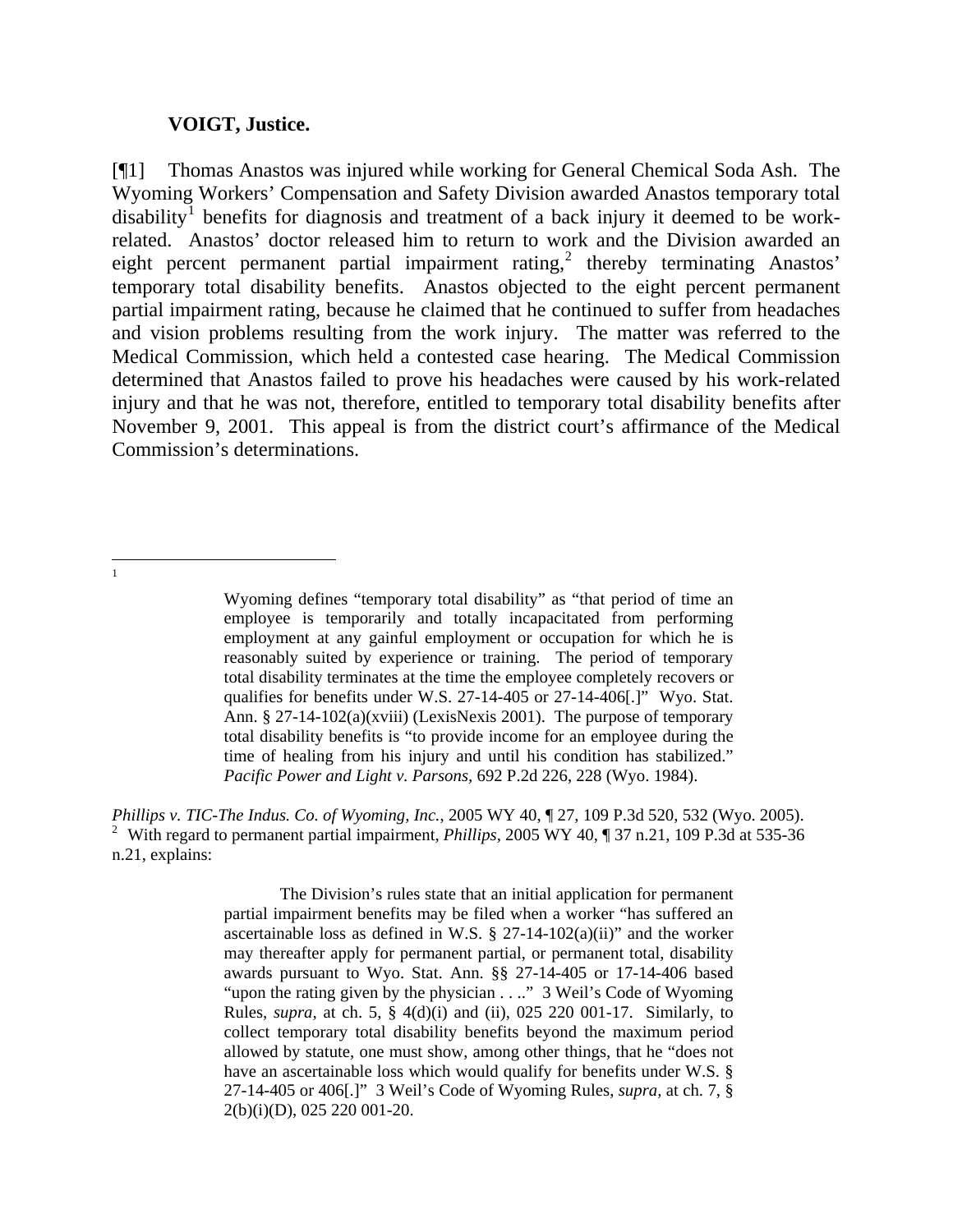#### **ISSUES**

1. Whether the Medical Commission's denial of worker's compensation benefits for Anastos' headaches was supported by substantial evidence?

2. Whether the Medical Commission's denial of temporary total disability benefits after November 9, 2001, was supported by substantial evidence?

## **FACTS**

[¶2] On April 28, 2001, Anastos was injured while working as a mine hoist operator for General Chemical. Anastos met with Dr. Lee Balka, the company physician, on May 1, 2001. Dr. Balka diagnosed Anastos with a rhomboid muscle strain, prescribed an antiinflammatory, and allowed him to return to work with orders to contact the doctor if the strain did not resolve itself within ten days. Anastos claims that he also reported headaches to Dr. Balka, but the doctor's records contain no mention of such headaches. Following his visit with Dr. Balka, Anastos returned to work and continued working in his capacity as a hoist operator until June 7, 2001.

[¶3] On May 30, 2001, Anastos called the Division to report the injury. The report described Anastos' injury as "picking up weight felt pain in back." On June 12, 2001, Anastos signed the employee's report of injury and added to the description of the injury, "neck, shoulders, legs, knees, feet, hip and head." General Chemical's report of the injury referred to Dr. Balka's notes and described Anastos' injury as a rhomboid muscle strain and indicated that it believed the injury was work-related. Treatment for Anastos' back injury was not contested by either the Division or General Chemical, and the Division issued a Final Determination finding that Anastos' back injury was compensable.

[¶4] On June 1, 2001, Anastos went to see Dr. John Whipp, an orthopedic surgeon. Dr. Whipp's notes indicate that Anastos was suffering from pain in the right shoulder and lower back. Although Anastos claims that he complained of headaches to Dr. Whipp at this time, Dr. Whipp's records reflect no such complaint. Dr. Whipp saw Anastos again on June 15, 2001. Once again, Dr. Whipp's records contain no mention of headaches; however, he testified that he thought headaches would have been one of the symptoms prompting a neurological referral. Dr. Whipp described Anastos' complaints as "bizarre" and referred Anastos to Dr. Peter Crane, a neurologist.

[¶5] Dr. Crane examined Anastos on July 18, 2001. A follow-up letter from Dr. Crane to Dr. Whipp represents the first documented report of Anastos' headaches. Although Dr. Crane found it "difficult to get a good history from [Anastos]," he described Anastos' symptoms as follows: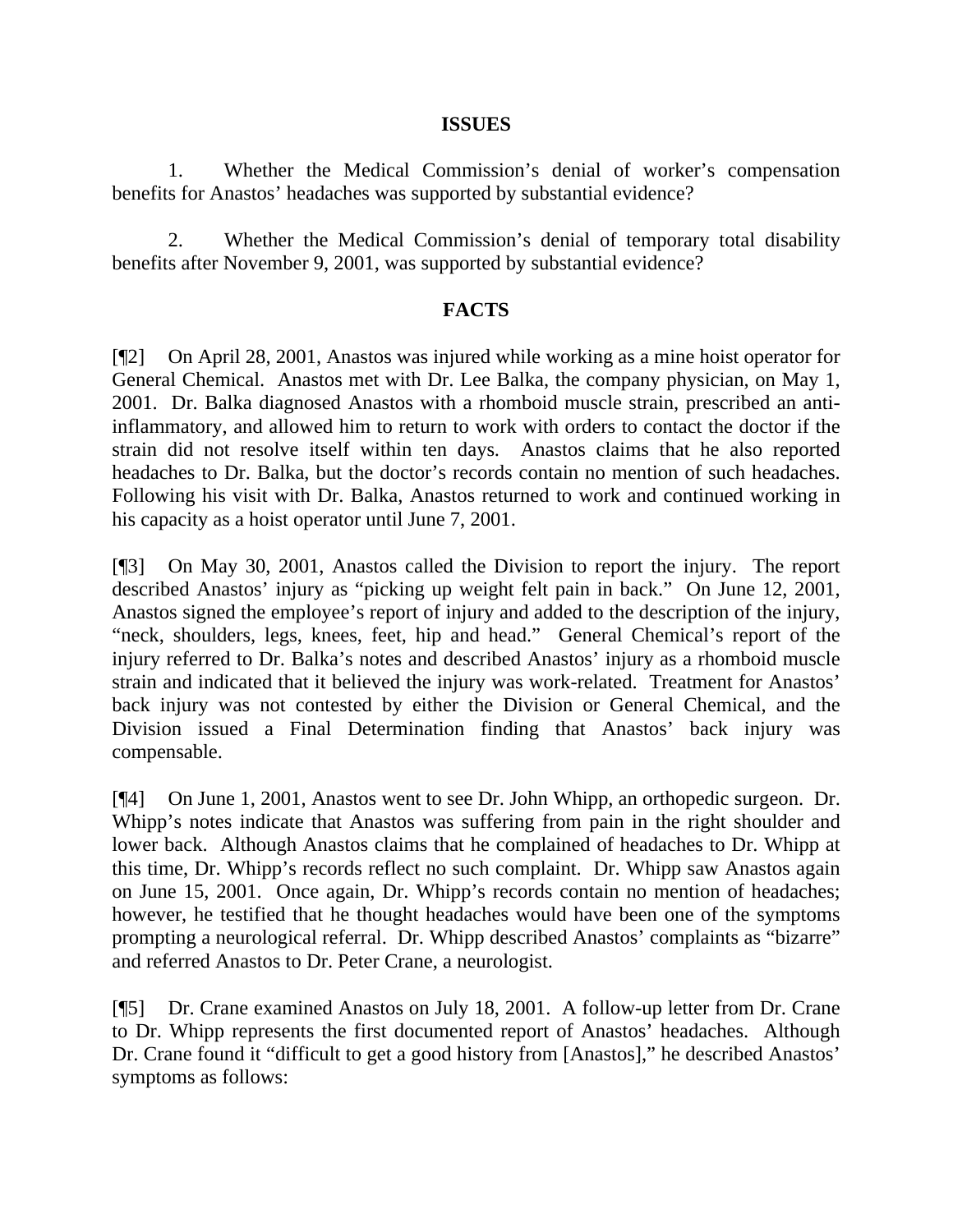[t]he headache radiates from the back of his head over the top of his head, can be more on one side than the other, settles in the frontal areas and occasionally the temporal areas, and when severe, the headaches are associated with blurred vision, more in the right eye than the left.

Dr. Crane also noted that Anastos claimed to have been experiencing these headaches since the injury at work, but that they were not quite as severe as initially. Dr. Crane's impression was that Anastos suffered a "[s]udden onset of generalized headache with persistence since 5/28/01 of uncertain etiology." He ordered a cranial MRI and MRA, and a cervical MRI. The results of the cranial tests were normal. The cervical MRI revealed a slight dislocation of a cervical vertebra (C5/6); however, Dr. Crane informed Anastos that this was not causing the headaches. Dr. Crane concluded that he thought the headaches may be related to stretching of ligaments and muscles and that they could be treated. However, Dr. Crane's records indicate that Anastos did not feel comfortable with Dr. Crane's opinion and proposed treatment, and that Dr. Crane advised Anastos that he could seek a second opinion if he so wished.

[¶6] Dr. Crane referred Anastos back to Dr. Whipp, who recommended physical therapy. Anastos attended physical therapy for approximately a month and a half, and then on September 21, 2001, Dr. Whipp made the following notation:

> I have reviewed his situation and basically right now there is not much that Physical Therapy thinks they can do for him. In my opinion, I do not believe that he has anything which can be treated surgically, and evidently Dr. Crane does not feel that he has anything that warrants aggressive treatment. . . . So my recommendation is for him to try a different job if he can make these arrangements with the company or at least modify his current job, but I do think that one either needs to return him back to work or he needs to think about other career choices.

During this time, Anastos reported to Dr. Whipp that his headaches had improved.

[¶7] On October 5, 2001, Dr. Ann MacGuire performed an independent medical examination of Anastos to determine whether his current problems were related to his original work injury. Dr. MacGuire diagnosed Anastos with "1) Upper body/neck strain. 2) Low-level depression, most likely pre-existing." She concluded that Anastos had reached maximum medical improvement, gave him a five percent impairment rating of the whole person, and stated that he could return to his previous job with a fifty pound lifting restriction.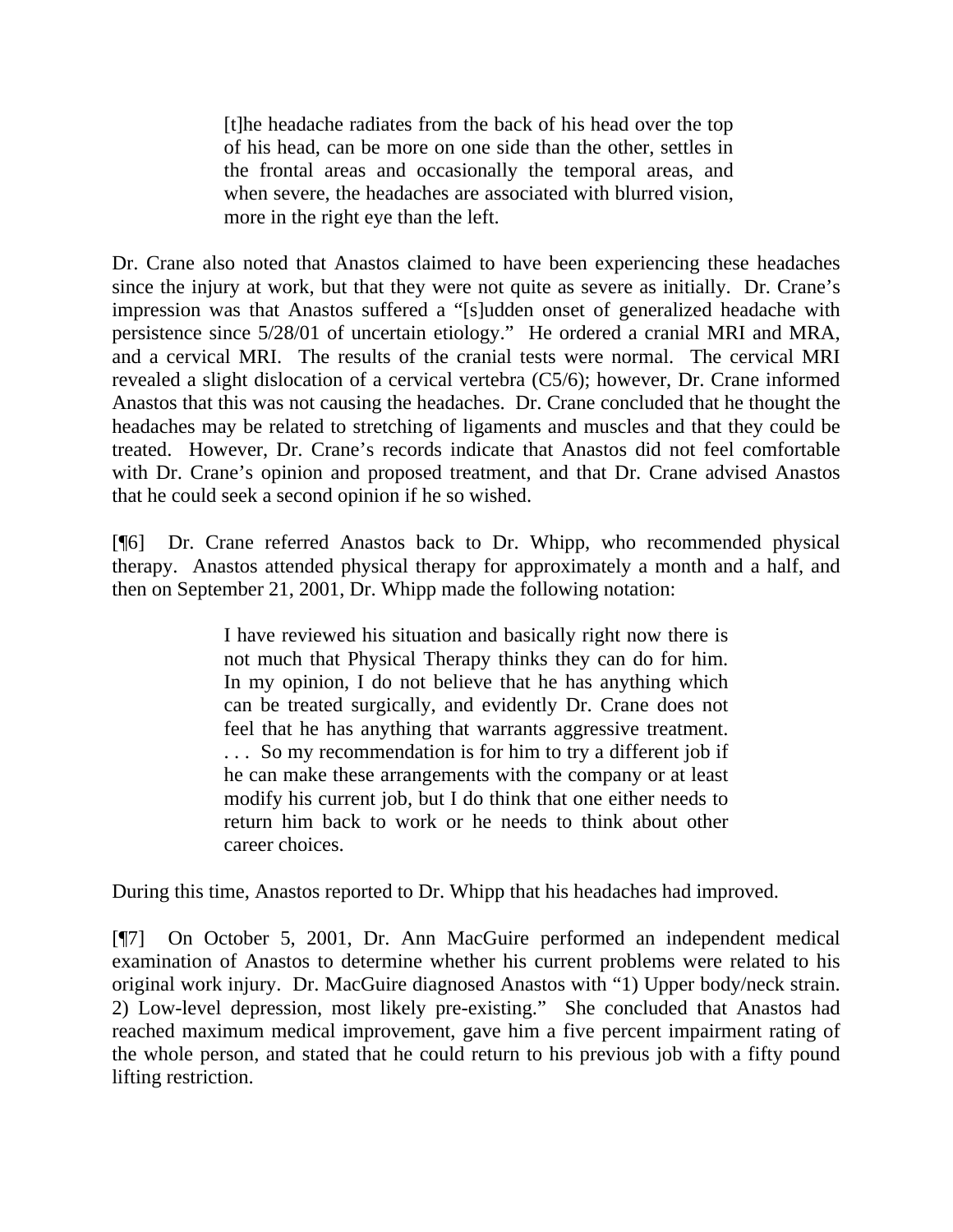[¶8] On November 2, 2001, Dr. Whipp's notes indicate that he had reviewed Dr. MacGuire's report. He stated that he agreed with Dr. MacGuire's conclusion that Anastos had reached maximum medical improvement and that it was time to ascertain a physical impairment rating. Dr. Whipp also stated that Anastos had told him that he did not wish to return to his previous employment with General Chemical and was going to try for early retirement. Nonetheless, with the recommendation of Drs. MacGuire and Whipp, Anastos returned to work at General Chemical on November 9, 2001, working in a light duty job as a janitor. Anastos worked in that capacity for approximately one month and then left work and never returned.

[¶9] On November 28, 2001, Anastos visited Dr. Crane again and reported continued headaches, dizziness, blurred vision, double vision, sensitivity to light, sensitivity to noises, and frequent vomiting. Finding these symptoms difficult to explain, Dr. Crane referred Anastos to Dr. Kathleen Digre, a neuro-opthamologist at the University of Utah. Dr. Digre saw Anastos on January 10, 2002. In a letter to Anastos' attorney, Dr. Digre stated:

> His headache has been peculiar in that when he lies down he does better and when he is upright he has more pain indicating that he has positional headaches that seem to come on with exertion. . . . It was my impression [when I examined Anastos] that his headache had some migraine features. However it did seem to start after he had lifted these weights in part of his job. I wondered whether at some point he could have a low pressure headache syndrome which then [led] to more migraine related headaches. His headaches at the present time now are really exertional headache[s].

> Therefore I would suggest at least by the patient[']s history that his symptoms are linked to the work related event of April of 2001. He may have started out with a low pressure headache but the headache he is having now is more migrainous and certainly exertion valsalva maneuvers $[3]$  can make migraines occur.

Dr. Digre also concluded that Anastos' vision problems were not related to his work, but rather were genetically inherited abnormalities. Later, in her deposition testimony, Dr. Digre described Anastos' reported history with his headaches as "unusual" and "striking . . .." She went on to list a number of potential causes for Anastos' headaches, but

 $\overline{a}$ 

<span id="page-5-0"></span> $3 \text{ A}$  "valsalva maneuver" is the "inflation of the middle ear by closing the mouth and nostrils and blowing so as to puff out the cheeks." Webster's Third New International Dictionary, 2530 (1993).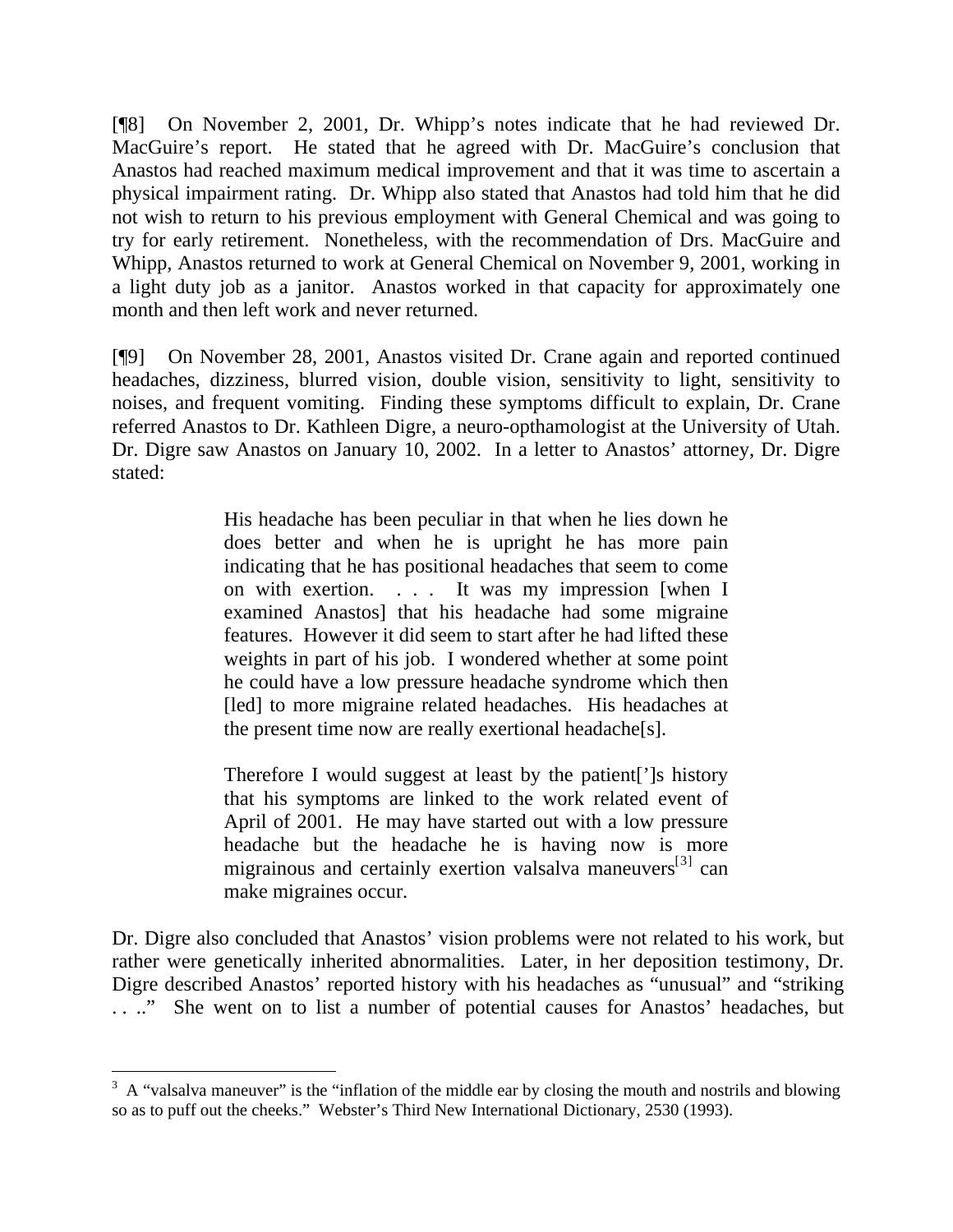concluded that no objective evidence existed supporting any of the possible diagnoses. Dr. Digre testified that she did not expect the headaches to persist.

[¶10] On December 12, 2001, Dr. MacGuire submitted her report to the Division assessing Anastos a five percent whole person impairment rating. Anastos requested a second opinion, and Dr. Whipp increased the impairment rating to eight percent, with the additional three percent to account for pain. Neither General Chemical nor the Division contested the additional three percent.

[¶11] The Division issued a Final Determination on January 10, 2002, stating that Anastos was not eligible to receive temporary total disability benefits after November 9, 2001, because that was the day he was released to return to work. On June 26, 2002, the Division issued another Final Determination of Permanent Partial Impairment Benefit accepting Dr. Whipp's eight percent whole body impairment rating. Also, the Division issued final determinations denying all of Anastos' claims relating to his headaches and vision problems.

[¶12] Anastos objected to these final determinations and requested a contested case hearing before the Medical Commission. The Medical Commission heard Anastos' case on September 13, 2002, and entered its Findings of Fact, Conclusions of Law and Order of Medical Commission Hearing Panel on November 5, 2002. With respect to Anastos' claimed headaches and vision problems, the Medical Commission stated:

> 8. With regard to medical treatment and diagnostic testing for Mr. Anastos' headaches and eyes, the Panel FINDS Mr. Anastos has not met his burden of proof. It is undisputed that Mr. Anastos['] eye problems in part stem from non-work related conditions and the remainder of his vision problems relate to his headaches. As to the headaches, the medical records from Drs. Balka and Whipp are clear – there was no mention made of headaches to either doctor two months following the work accident. Had his headaches been causally related to Mr. Anastos' work injury such would have been apparent shortly after the injury. The Panel does not find it credible to believe that two physicians would fail to record complaints of debilitating headaches with associated vision changes.

> 9. Furthermore, the Panel FINDS that the doctors who examined Mr. Anastos are unclear as to the cause of these headaches. At best the various doctors speculate that Mr. Anastos' headaches may be migraines, muscle-tension, low pressure, cervical, positional or exertional. Migraines are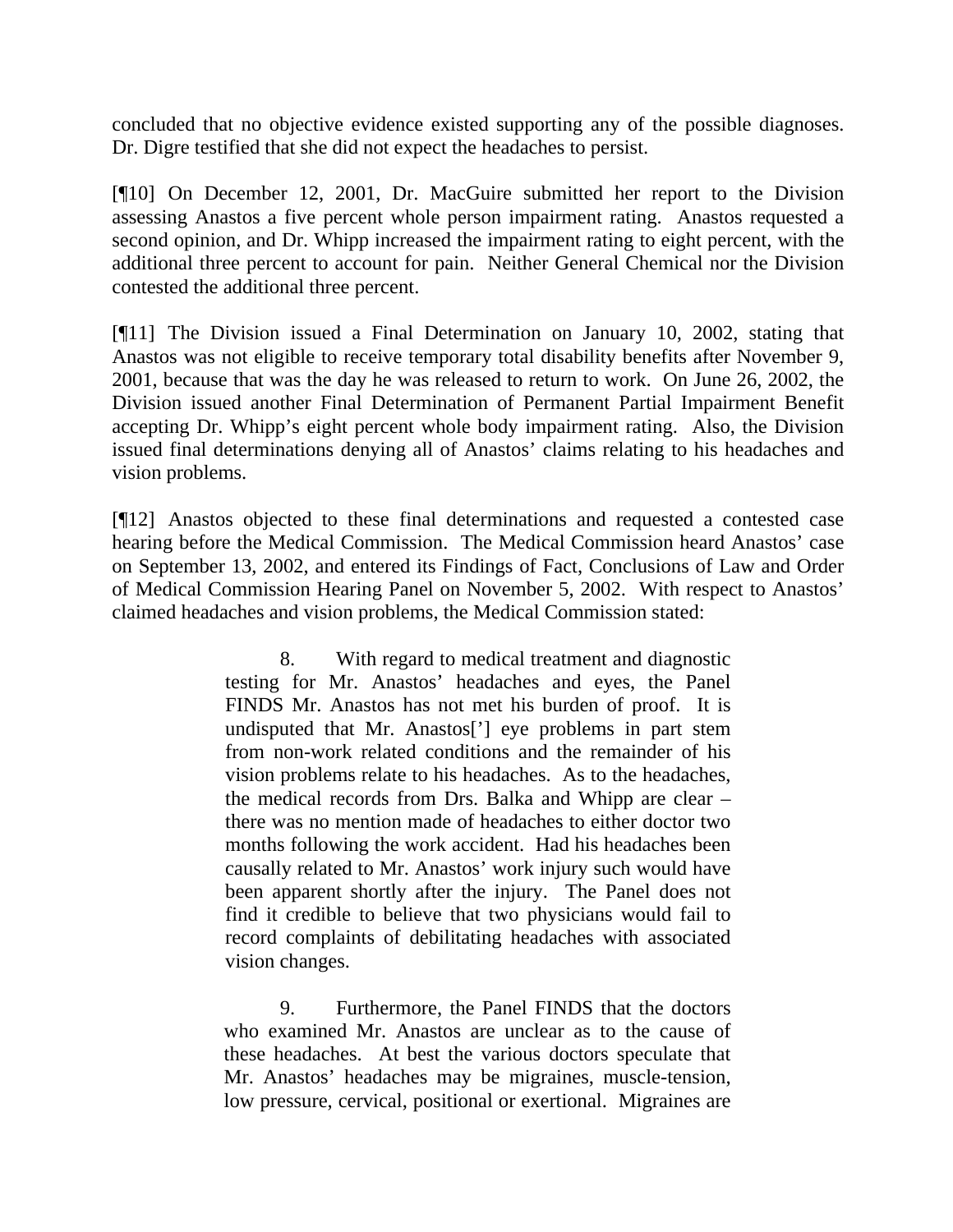certainly not work-related. A low pressure headache from a spinal fluid leak would have likely resolved by the present time. The remaining causes may or may not be work-related, but the late onset of such headaches in relation to the date of injury weighs heavily against finding that they are work related. Finally, the Panel has serious concerns about preexisting issues which may be having an effect on [Anastos] as reflected in Dr. MacGuire's report.

The Medical Commission also found:

 6. With regard to temporary total disability benefits after November 9, 2001, it is undisputed that Mr. Anastos was at maximum medical improvement by this period of time. Furthermore, by this period of time he was released to return to work although with restrictions. See W.S. §27- 14-404. The Panel FINDS Mr. Anastos is not entitled to additional temporary total disability after November 9, 2001.

[¶13] On December 4, 2002, Anastos filed a Petition for Judicial Review of Agency Action with the district court challenging the Medical Commission's decision. On February 25, 2004, the district court filed a detailed decision letter affirming the Medical Commission's decision. Anastos then filed a timely Notice of Appeal with this Court.

## **STANDARD OF REVIEW**

[¶14] We recently held that the substantial evidence test is the appropriate standard of review in appeals from [Wyoming](http://www.lexis.com/research/buttonTFLink?_m=c2c8e80f7421753f79b09afa9239167d&_xfercite=%3ccite%20cc%3d%22USA%22%3e%3c%21%5bCDATA%5b2005%20WY%2040%5d%5d%3e%3c%2fcite%3e&_butType=4&_butStat=0&_butNum=15&_butInline=1&_butinfo=WYO.%20STAT.%20ANN.%2016-3-101&_fmtstr=FULL&docnum=1&_startdoc=1&wchp=dGLbVtb-zSkAt&_md5=90957cda8898c09a96c70cdd32fed845)  [Administrative Procedures Act](http://www.lexis.com/research/buttonTFLink?_m=c2c8e80f7421753f79b09afa9239167d&_xfercite=%3ccite%20cc%3d%22USA%22%3e%3c%21%5bCDATA%5b2005%20WY%2040%5d%5d%3e%3c%2fcite%3e&_butType=4&_butStat=0&_butNum=15&_butInline=1&_butinfo=WYO.%20STAT.%20ANN.%2016-3-101&_fmtstr=FULL&docnum=1&_startdoc=1&wchp=dGLbVtb-zSkAt&_md5=90957cda8898c09a96c70cdd32fed845) contested case proceedings when factual findings are involved and both parties submit evidence. *Newman v. Wyoming [Workers' Safety and Comp.](http://www.lexis.com/research/buttonTFLink?_m=c2c8e80f7421753f79b09afa9239167d&_xfercite=%3ccite%20cc%3d%22USA%22%3e%3c%21%5bCDATA%5b2005%20WY%2040%5d%5d%3e%3c%2fcite%3e&_butType=3&_butStat=2&_butNum=16&_butInline=1&_butinfo=%3ccite%20cc%3d%22USA%22%3e%3c%21%5bCDATA%5b2002%20WY%2091%5d%5d%3e%3c%2fcite%3e&_fmtstr=FULL&docnum=1&_startdoc=1&wchp=dGLbVtb-zSkAt&_md5=ce91ce615f16ecc73cd7507d246f09fa)  Div.*, 2002 WY 91, 1 22, 49 P.3d 163, 1 22 (Wyo.2002). . . . . Because both parties presented cases-in-chief, we apply the substantial evidence standard. We afford respect and deference to a hearing examiner's findings of fact if they are supported by substantial evidence. *[Haagensen v. State ex rel.](http://www.lexis.com/research/buttonTFLink?_m=c2c8e80f7421753f79b09afa9239167d&_xfercite=%3ccite%20cc%3d%22USA%22%3e%3c%21%5bCDATA%5b2005%20WY%2040%5d%5d%3e%3c%2fcite%3e&_butType=3&_butStat=2&_butNum=17&_butInline=1&_butinfo=%3ccite%20cc%3d%22USA%22%3e%3c%21%5bCDATA%5b949%20P.2d%20865%2cat%20867%5d%5d%3e%3c%2fcite%3e&_fmtstr=FULL&docnum=1&_startdoc=1&wchp=dGLbVtb-zSkAt&_md5=b0e9981986039f4c76d2791b08218bb8)  Workers' Comp. Div.,* [949 P.2d 865, 867 \(Wyo.1997\).](http://www.lexis.com/research/buttonTFLink?_m=c2c8e80f7421753f79b09afa9239167d&_xfercite=%3ccite%20cc%3d%22USA%22%3e%3c%21%5bCDATA%5b2005%20WY%2040%5d%5d%3e%3c%2fcite%3e&_butType=3&_butStat=2&_butNum=17&_butInline=1&_butinfo=%3ccite%20cc%3d%22USA%22%3e%3c%21%5bCDATA%5b949%20P.2d%20865%2cat%20867%5d%5d%3e%3c%2fcite%3e&_fmtstr=FULL&docnum=1&_startdoc=1&wchp=dGLbVtb-zSkAt&_md5=b0e9981986039f4c76d2791b08218bb8) Our task is to examine the entire record to determine whether substantial evidence supported the hearing examiner's findings. *[State ex rel. Wyo. Workers'](http://www.lexis.com/research/buttonTFLink?_m=c2c8e80f7421753f79b09afa9239167d&_xfercite=%3ccite%20cc%3d%22USA%22%3e%3c%21%5bCDATA%5b2005%20WY%2040%5d%5d%3e%3c%2fcite%3e&_butType=3&_butStat=2&_butNum=18&_butInline=1&_butinfo=%3ccite%20cc%3d%22USA%22%3e%3c%21%5bCDATA%5b946%20P.2d%20808%2cat%20814%5d%5d%3e%3c%2fcite%3e&_fmtstr=FULL&docnum=1&_startdoc=1&wchp=dGLbVtb-zSkAt&_md5=14384a72339ea25521208df023b5b05c) Comp. Div. v. Waggener,* [946 P.2d 808, 814 \(Wyo.1997\).](http://www.lexis.com/research/buttonTFLink?_m=c2c8e80f7421753f79b09afa9239167d&_xfercite=%3ccite%20cc%3d%22USA%22%3e%3c%21%5bCDATA%5b2005%20WY%2040%5d%5d%3e%3c%2fcite%3e&_butType=3&_butStat=2&_butNum=18&_butInline=1&_butinfo=%3ccite%20cc%3d%22USA%22%3e%3c%21%5bCDATA%5b946%20P.2d%20808%2cat%20814%5d%5d%3e%3c%2fcite%3e&_fmtstr=FULL&docnum=1&_startdoc=1&wchp=dGLbVtb-zSkAt&_md5=14384a72339ea25521208df023b5b05c) We will not substitute our judgment for that of the hearing examiner when substantial evidence supports his decision. *Id.* Substantial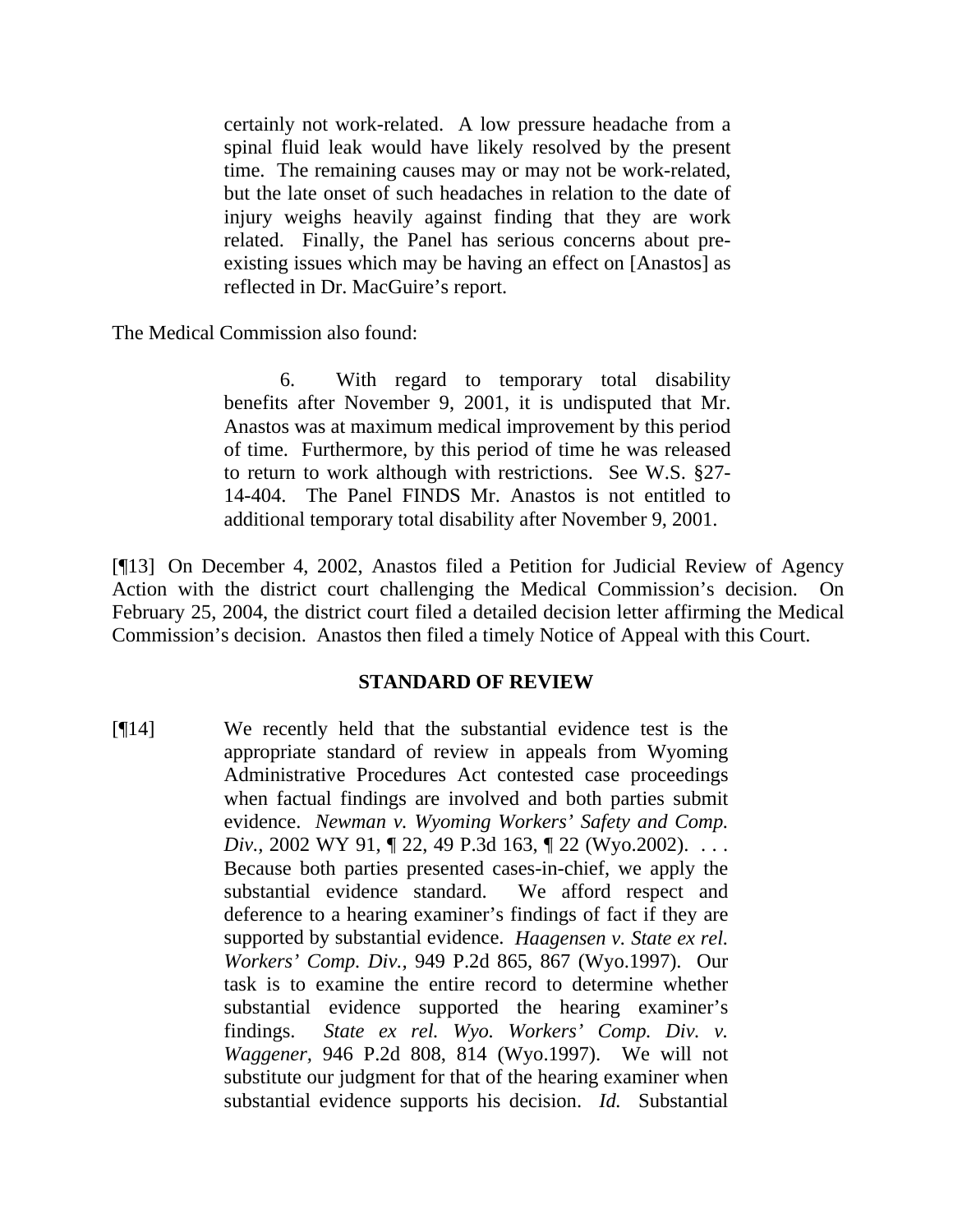evidence is relevant evidence which a reasonable mind might accept in support of the agency's conclusions. *Id.* A hearing examiner's conclusions of law are afforded no special deference and will be affirmed only if truly in accord with law. *[State ex rel. Wyo. Workers' Comp. Div. v. Barker,](http://www.lexis.com/research/buttonTFLink?_m=c2c8e80f7421753f79b09afa9239167d&_xfercite=%3ccite%20cc%3d%22USA%22%3e%3c%21%5bCDATA%5b2005%20WY%2040%5d%5d%3e%3c%2fcite%3e&_butType=3&_butStat=2&_butNum=19&_butInline=1&_butinfo=%3ccite%20cc%3d%22USA%22%3e%3c%21%5bCDATA%5b978%20P.2d%201156%2cat%201159%5d%5d%3e%3c%2fcite%3e&_fmtstr=FULL&docnum=1&_startdoc=1&wchp=dGLbVtb-zSkAt&_md5=77ebc6662d0a8faa41a01c1e72668f68)* 978 [P.2d 1156, 1159 \(Wyo.1999\).](http://www.lexis.com/research/buttonTFLink?_m=c2c8e80f7421753f79b09afa9239167d&_xfercite=%3ccite%20cc%3d%22USA%22%3e%3c%21%5bCDATA%5b2005%20WY%2040%5d%5d%3e%3c%2fcite%3e&_butType=3&_butStat=2&_butNum=19&_butInline=1&_butinfo=%3ccite%20cc%3d%22USA%22%3e%3c%21%5bCDATA%5b978%20P.2d%201156%2cat%201159%5d%5d%3e%3c%2fcite%3e&_fmtstr=FULL&docnum=1&_startdoc=1&wchp=dGLbVtb-zSkAt&_md5=77ebc6662d0a8faa41a01c1e72668f68)

*[Hermosillo v. State ex rel. Wyoming Workers' Safety and Compensation Div.,](http://www.lexis.com/research/buttonTFLink?_m=c2c8e80f7421753f79b09afa9239167d&_xfercite=%3ccite%20cc%3d%22USA%22%3e%3c%21%5bCDATA%5b2005%20WY%2040%5d%5d%3e%3c%2fcite%3e&_butType=3&_butStat=2&_butNum=20&_butInline=1&_butinfo=%3ccite%20cc%3d%22USA%22%3e%3c%21%5bCDATA%5b2002%20WY%20175%2cat%206%5d%5d%3e%3c%2fcite%3e&_fmtstr=FULL&docnum=1&_startdoc=1&wchp=dGLbVtb-zSkAt&_md5=ca2d10f349b12a493d367acf3824bf9a)* 2002 WY [175, ¶ 6,](http://www.lexis.com/research/buttonTFLink?_m=c2c8e80f7421753f79b09afa9239167d&_xfercite=%3ccite%20cc%3d%22USA%22%3e%3c%21%5bCDATA%5b2005%20WY%2040%5d%5d%3e%3c%2fcite%3e&_butType=3&_butStat=2&_butNum=20&_butInline=1&_butinfo=%3ccite%20cc%3d%22USA%22%3e%3c%21%5bCDATA%5b2002%20WY%20175%2cat%206%5d%5d%3e%3c%2fcite%3e&_fmtstr=FULL&docnum=1&_startdoc=1&wchp=dGLbVtb-zSkAt&_md5=ca2d10f349b12a493d367acf3824bf9a) [58 P.3d 924, 926 \(Wyo. 2002\)](http://www.lexis.com/research/buttonTFLink?_m=c2c8e80f7421753f79b09afa9239167d&_xfercite=%3ccite%20cc%3d%22USA%22%3e%3c%21%5bCDATA%5b2005%20WY%2040%5d%5d%3e%3c%2fcite%3e&_butType=3&_butStat=2&_butNum=21&_butInline=1&_butinfo=%3ccite%20cc%3d%22USA%22%3e%3c%21%5bCDATA%5b58%20P.3d%20924%2cat%20926%5d%5d%3e%3c%2fcite%3e&_fmtstr=FULL&docnum=1&_startdoc=1&wchp=dGLbVtb-zSkAt&_md5=8096934da13b9a527c1165afef46c719).

> When the party charged with the burden of proof has failed to meet that burden, we review the case under the arbitrary, capricious, abuse-of-discretion, or otherwise-not-inaccordance-with-law standard. *[Brees v. Gulley Enterprises,](http://www.lexis.com/research/buttonTFLink?_m=c2c8e80f7421753f79b09afa9239167d&_xfercite=%3ccite%20cc%3d%22USA%22%3e%3c%21%5bCDATA%5b2005%20WY%2040%5d%5d%3e%3c%2fcite%3e&_butType=3&_butStat=2&_butNum=22&_butInline=1&_butinfo=%3ccite%20cc%3d%22USA%22%3e%3c%21%5bCDATA%5b6%20P.3d%20128%2cat%20132%5d%5d%3e%3c%2fcite%3e&_fmtstr=FULL&docnum=1&_startdoc=1&wchp=dGLbVtb-zSkAt&_md5=7df82ee2812bfe6f16cebeffbc506081) Inc.,* [6 P.3d 128, 132 \(Wyo.2000\)](http://www.lexis.com/research/buttonTFLink?_m=c2c8e80f7421753f79b09afa9239167d&_xfercite=%3ccite%20cc%3d%22USA%22%3e%3c%21%5bCDATA%5b2005%20WY%2040%5d%5d%3e%3c%2fcite%3e&_butType=3&_butStat=2&_butNum=22&_butInline=1&_butinfo=%3ccite%20cc%3d%22USA%22%3e%3c%21%5bCDATA%5b6%20P.3d%20128%2cat%20132%5d%5d%3e%3c%2fcite%3e&_fmtstr=FULL&docnum=1&_startdoc=1&wchp=dGLbVtb-zSkAt&_md5=7df82ee2812bfe6f16cebeffbc506081); *Keck v. State ex rel. Wyoming Workers' [Safety and Compensation Div.,](http://www.lexis.com/research/buttonTFLink?_m=c2c8e80f7421753f79b09afa9239167d&_xfercite=%3ccite%20cc%3d%22USA%22%3e%3c%21%5bCDATA%5b2005%20WY%2040%5d%5d%3e%3c%2fcite%3e&_butType=3&_butStat=2&_butNum=23&_butInline=1&_butinfo=%3ccite%20cc%3d%22USA%22%3e%3c%21%5bCDATA%5b985%20P.2d%20430%2cat%20432%5d%5d%3e%3c%2fcite%3e&_fmtstr=FULL&docnum=1&_startdoc=1&wchp=dGLbVtb-zSkAt&_md5=c67bd69a059741461e5b16525ac2a4d0)* 985 P.2d [430, 432 \(Wyo.1999\).](http://www.lexis.com/research/buttonTFLink?_m=c2c8e80f7421753f79b09afa9239167d&_xfercite=%3ccite%20cc%3d%22USA%22%3e%3c%21%5bCDATA%5b2005%20WY%2040%5d%5d%3e%3c%2fcite%3e&_butType=3&_butStat=2&_butNum=23&_butInline=1&_butinfo=%3ccite%20cc%3d%22USA%22%3e%3c%21%5bCDATA%5b985%20P.2d%20430%2cat%20432%5d%5d%3e%3c%2fcite%3e&_fmtstr=FULL&docnum=1&_startdoc=1&wchp=dGLbVtb-zSkAt&_md5=c67bd69a059741461e5b16525ac2a4d0)

> > "Under the arbitrary, capricious and abuse of discretion standard, we are charged with examining the entire record. In our examination and review of a hearing examiner's determination, we defer to the hearing examiner's findings of fact. We will examine conflicting and contradictory evidence to see if the hearing examiner reasonably could have made its findings based on all the evidence before it. The findings of fact may include determinations of witness credibility, as the hearing examiner is charged with determining the credibility of the witnesses. In our review, we will not overturn the hearing examiner's determinations regarding witness credibility unless they are clearly contrary to the overwhelming weight of the evidence."

*Brees,* [6 P.3d at 132](http://www.lexis.com/research/buttonTFLink?_m=c2c8e80f7421753f79b09afa9239167d&_xfercite=%3ccite%20cc%3d%22USA%22%3e%3c%21%5bCDATA%5b2005%20WY%2040%5d%5d%3e%3c%2fcite%3e&_butType=3&_butStat=2&_butNum=24&_butInline=1&_butinfo=%3ccite%20cc%3d%22USA%22%3e%3c%21%5bCDATA%5b6%20P.3d%20128%2cat%20132%5d%5d%3e%3c%2fcite%3e&_fmtstr=FULL&docnum=1&_startdoc=1&wchp=dGLbVtb-zSkAt&_md5=d2e814794e73f38a3d7acc4ab2efa99b) . . ..

*In re Boyce,* [2005 WY 9, ¶ 6, 105 P.3d 451, 454 \(Wyo. 2005\)](http://www.lexis.com/research/buttonTFLink?_m=c2c8e80f7421753f79b09afa9239167d&_xfercite=%3ccite%20cc%3d%22USA%22%3e%3c%21%5bCDATA%5b2005%20WY%2040%5d%5d%3e%3c%2fcite%3e&_butType=3&_butStat=2&_butNum=25&_butInline=1&_butinfo=%3ccite%20cc%3d%22USA%22%3e%3c%21%5bCDATA%5b2005%20WY%209%5d%5d%3e%3c%2fcite%3e&_fmtstr=FULL&docnum=1&_startdoc=1&wchp=dGLbVtb-zSkAt&_md5=d12bef770a5555caa65501f8f371f4e3).

## **DISCUSSION**

[¶15] On appeal, Anastos makes two arguments: he first asserts that the Medical Commission's decision denying payment for treatment of his headaches was not supported by substantial evidence; second, he claims that the Medical Commission's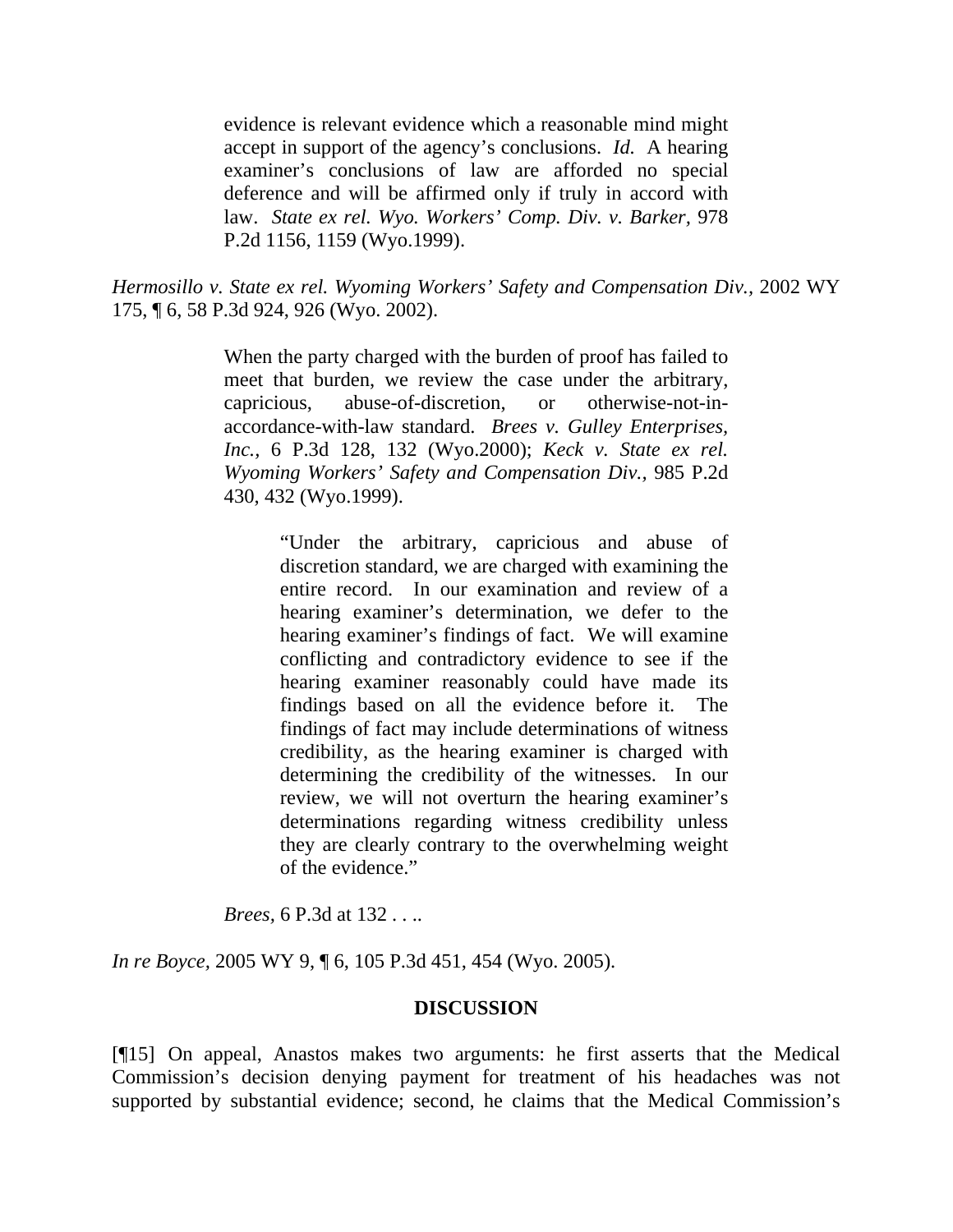decision denying payment for temporary total disability benefits after November 9, 2001, was not supported by substantial evidence.

[¶16] With regard to his first argument, Anastos claims that statements made by his physicians provide substantial evidence to demonstrate that he should have been awarded benefits for his headaches. He first identifies a statement made by Dr. Digre during her deposition where, when asked to give her opinion as to what was causing the headaches, she stated the following:

> Well, from talking with [Anastos] and, you know, and the records that I have available and just listening to his story, because I don't have anything else but his story, and the studies that I was able to review, by history at least it seems like his headache seemed to start after heavy lifting or pulling from his hoist job.

Anastos asserts that the above statement provides substantial evidence of a causal connection between his headaches and his work-related injury.

[¶17] Next, Anastos claims that he reported the headaches to both Dr. Balka and Dr. Whipp. He references the following testimony from Dr. Whipp in an attempt to show that he did report the headaches to Dr. Whipp, even though Dr. Whipp did not record such a report.

Q Okay. When did you next see Mr. Anastos?

A It was  $6/15$ .

 Q Okay. I note that you indicated you visited with [Anastos] at length and then the second sentence of your note says, "I want to have him seen by a neurologist." What was your rationale for that?

 A Well, there's some pain syndromes that we can kind of classify right away and put our finger on it and have a pretty good idea of what's going on. [Anastos'] was a bit more vague and a little bit bizarre, and I wasn't certain what was causing his problems. It seems like at that time, and we get busy and don't dictate a very extensive note, but it seems as if at that time he was starting to talk about more head problems. And when they do that and I'm not certain of what's happening and the neurological picture is a bit strange, I usually refer folks to a neurologist at that interval.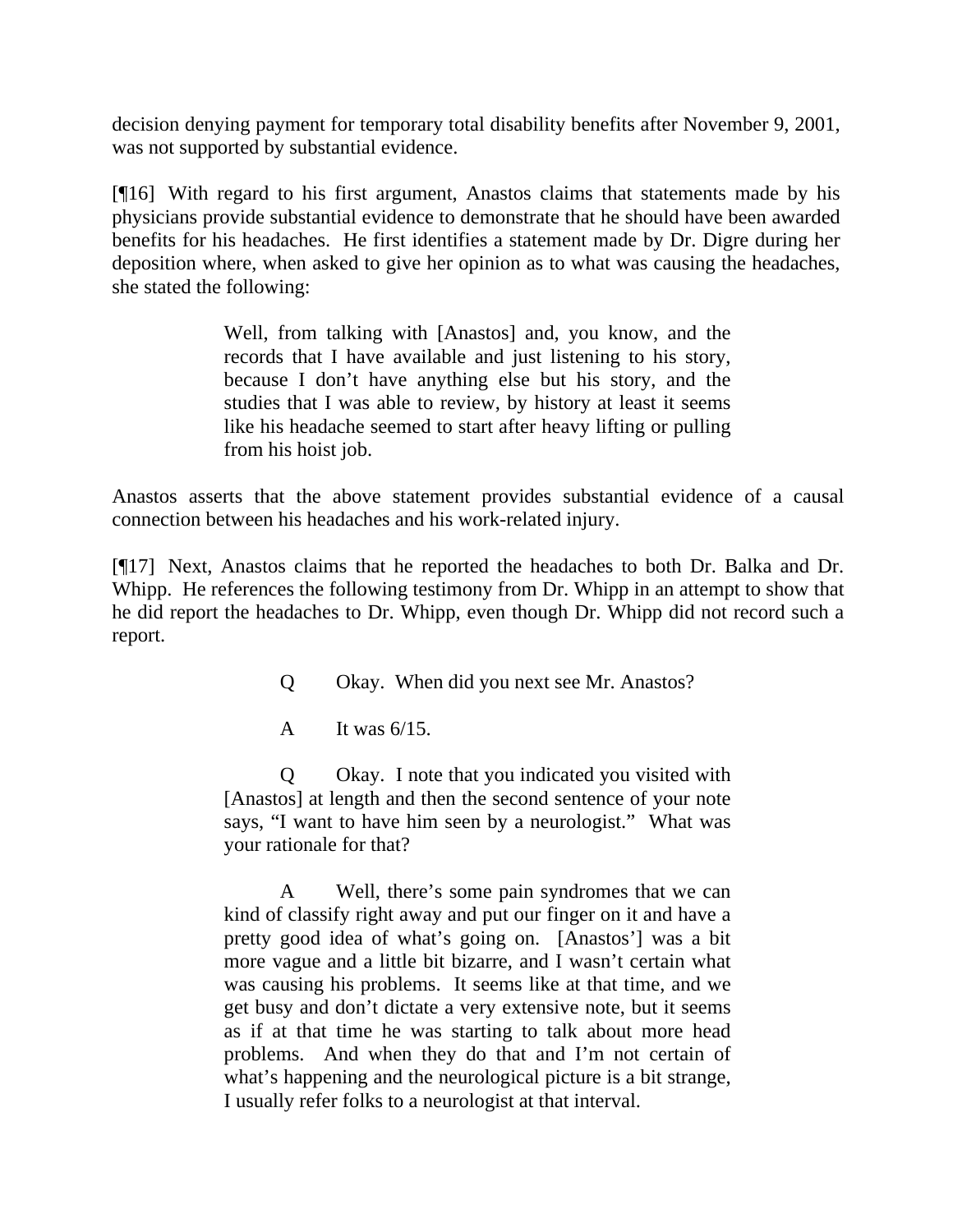Q So between the time you saw him on 6/1 of 2001 and 6/15 of 2001 did he make complaints of headache known to you?

 A I believe so. My note actually doesn't say that he was complaining of headaches, but I'm pretty sure that was one of the symptoms that he described to me that caused the neurological referral.

 Q Okay. Dr. Whipp, you referenced before your dictation was somewhat limited. That dictation doesn't reflect everything that went on but is just a summary of your visit?

 A Well, unfortunately these days we sometimes will see 20 or 30 folks and then go back and just dictate a little bit of a note that says why they were there and it does not entail the whole visit at all, unfortunately.

 Q Okay. So as of 6/15 of 2001, you referred Mr. Anastos to the neurologist. Was that Dr. Crane?

A I believe so, sir.

 Q Now what was your diagnosis on your initial visit?

 A Well, I thought he had some sort of cervical strain or perhaps an early disc herniation, I wasn't certain which, but all of which you treat the same so it didn't make a lot of difference. And we didn't really try to pin anything down, we were treating mostly his symptom pattern initially.

 Q With cervical strains and herniated cervical discs, are one of the symptoms headaches?

A Yes.

[¶18] Finally, Anastos alleges that Dr. Crane testified "it was his opinion to a reasonable degree of medical probability, that the exertional headaches of Anastos were related to the exertion and injury Anastos suffered on April 2[8], 2001 . . .." The opinion to which Anastos refers was expressed by Dr. Crane during a deposition. In that deposition,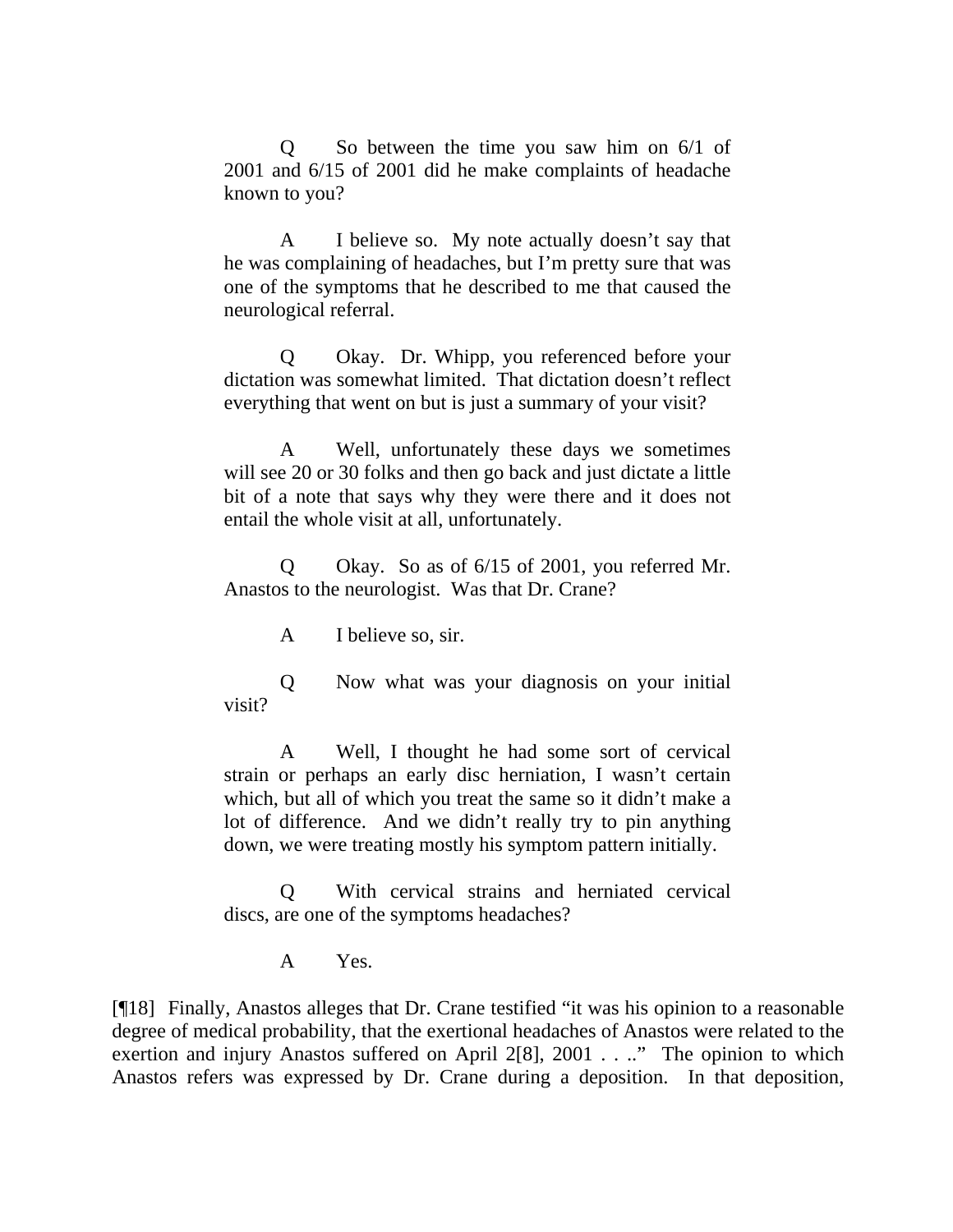Anastos' attorney referenced a letter Dr. Crane wrote on behalf of Anastos and the questioning proceeded as follows:

Q And what does that letter say?

 A "To Whom it May Concern: Tom Anastos suffered injury at work on 4/28/01. Among other things he developed severe headaches, which have persisted since that time. I feel that these headaches are temporally related to the injury he sustained."

Q Was that your opinion on November  $13<sup>th</sup>$  of 2001?

A Yes.

Q Okay. Is that still your opinion today?

 A Well, all it means is that his headaches began when he had the injury and yes, that's correct, that's still my opinion.

 Q Doctor, do you have an opinion, based upon a reasonable degree of medical probability, of whether this exertion that Mr. Anastos described to you of 4/28/01 was the cause of his headaches?

 A Well, it's really hard to say a hundred percent, but, you know, they began at about the same time so it's kind of hard to say that it's not related.

[¶19] In sum, Anastos argues that the above-quoted statements clearly provide substantial evidence supporting his position that: (1) his headaches began concurrently with his work-related injury, (2) he reported the headaches to Dr. Balka and Dr. Crane when he first visited with them, even though neither doctor's records reflect such a complaint of headaches, and (3) there is a causal connection between the work injury and his headaches.

[¶20] In order to be eligible to receive worker's compensation benefits, a claimant must have sustained an "injury" as defined by Wyo. Stat. Ann. § 27-14-102(a)(xi) (LexisNexis 2001). "'Injury' means any harmful change in the human organism other than normal aging . . . arising out of and in the course of employment while at work . . .." To demonstrate that an injury arose out of the course of employment, the claimant must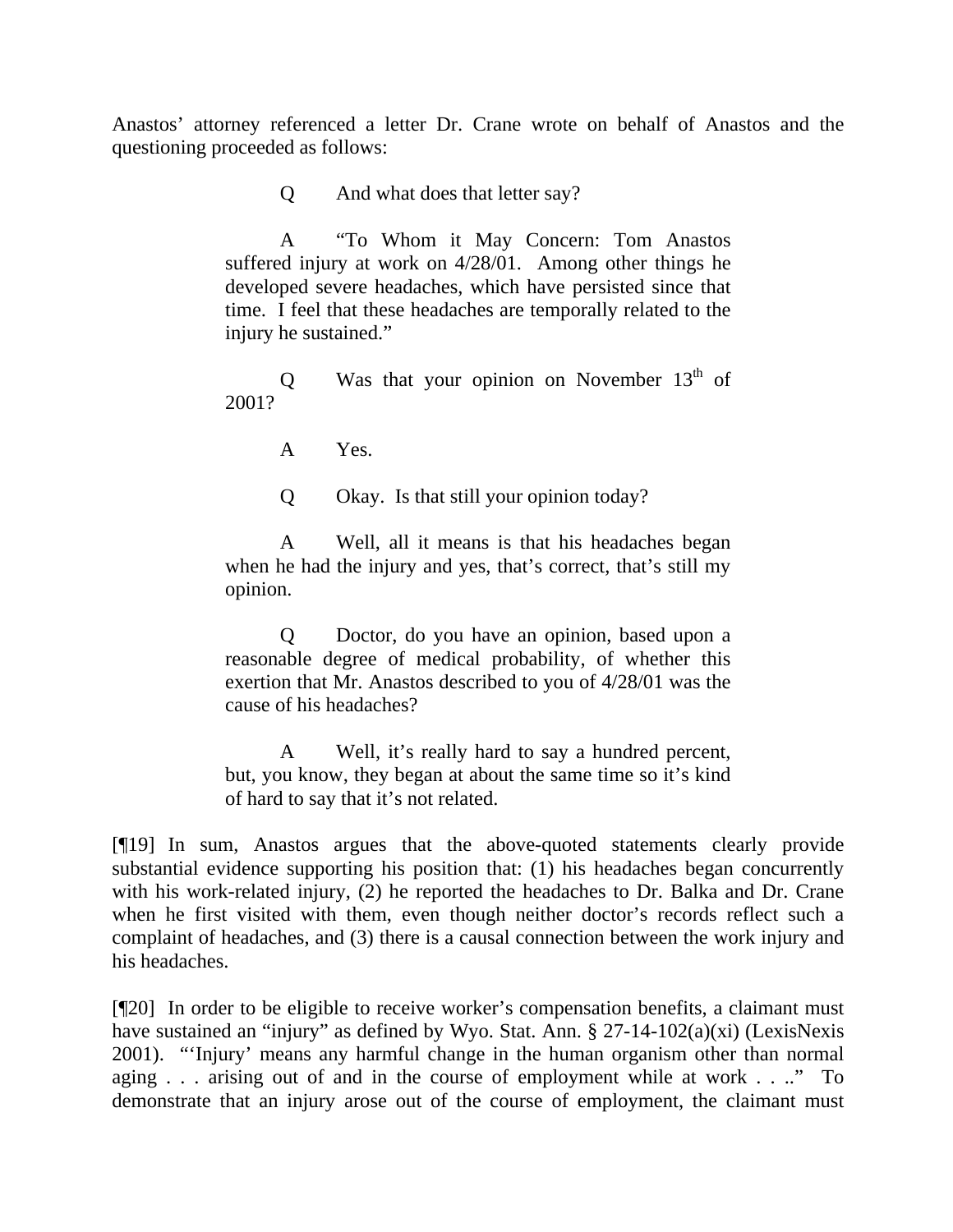establish a causal connection between the work-related incident and the injury. *Hanks v. City of Casper,* 2001 WY 4, ¶ 6, 16 P.3d 710, 711 (Wyo. 2001). The claimant bears the burden of proving this causal connection by a preponderance of the evidence. *Clark v. State ex rel. Wyoming Workers' Safety and Compensation Div.,* 2001 WY 132, ¶ 19, 36 P.3d 1145, 1150 (Wyo. 2001). "A 'preponderance of the evidence' is defined as 'proof which leads the trier of fact to find that the existence of the contested fact is more probable than its non-existence.'" *Matter of Worker's Compensation Claim of Thornberg,* 913 P.2d 863, 866 (Wyo. 1996) (*quoting Scherling v. Kilgore*, 599 P.2d 1352, 1359 (Wyo. 1979)).

> "[T]he causal connection between an accident or condition at the workplace is satisfied if the medical expert testifies that it is more probable than not that the work contributed in a material fashion to the precipitation, aggravation or acceleration of the injury. We do not invoke a standard of reasonable medical certainty with respect to such causal connection. Testimony by the medical expert to the effect that the injury 'most likely,' 'contributed to,' or 'probably' is the product of the workplace suffices under our established standard . . ..

> [U]nder either the 'reasonable medical probability' or 'more probable than not' standard, [a claimant succeeds] in demonstrating the causal connection by a preponderance of the evidence."

*[Hall v. State ex rel. Wyoming Workers' Compensation Div.](http://www.lexis.com/research/buttonTFLink?_m=4d15dc2bbf10f9ddcad7dff39e9600bd&_xfercite=%3ccite%20cc%3d%22USA%22%3e%3c%21%5bCDATA%5b2005%20WY%2011%5d%5d%3e%3c%2fcite%3e&_butType=3&_butStat=2&_butNum=22&_butInline=1&_butinfo=%3ccite%20cc%3d%22USA%22%3e%3c%21%5bCDATA%5b2001%20WY%20136%5d%5d%3e%3c%2fcite%3e&_fmtstr=FULL&docnum=3&_startdoc=1&wchp=dGLbVtb-zSkAt&_md5=4034761dd12ff82b1e67cd1d62c5bc7d)*, 2001 WY 136, ¶ 16, 37 P. 3d [373, 378 \(Wyo. 2001\)](http://www.lexis.com/research/buttonTFLink?_m=4d15dc2bbf10f9ddcad7dff39e9600bd&_xfercite=%3ccite%20cc%3d%22USA%22%3e%3c%21%5bCDATA%5b2005%20WY%2011%5d%5d%3e%3c%2fcite%3e&_butType=3&_butStat=2&_butNum=22&_butInline=1&_butinfo=%3ccite%20cc%3d%22USA%22%3e%3c%21%5bCDATA%5b2001%20WY%20136%5d%5d%3e%3c%2fcite%3e&_fmtstr=FULL&docnum=3&_startdoc=1&wchp=dGLbVtb-zSkAt&_md5=4034761dd12ff82b1e67cd1d62c5bc7d) (quoting *In re Pino*[, 996 P.2d 679, 685 \(Wyo. 2000\)\).](http://www.lexis.com/research/buttonTFLink?_m=4d15dc2bbf10f9ddcad7dff39e9600bd&_xfercite=%3ccite%20cc%3d%22USA%22%3e%3c%21%5bCDATA%5b2005%20WY%2011%5d%5d%3e%3c%2fcite%3e&_butType=3&_butStat=2&_butNum=23&_butInline=1&_butinfo=%3ccite%20cc%3d%22USA%22%3e%3c%21%5bCDATA%5b996%20P.2d%20679%2cat%20685%5d%5d%3e%3c%2fcite%3e&_fmtstr=FULL&docnum=3&_startdoc=1&wchp=dGLbVtb-zSkAt&_md5=b700f0241bb76354e028074be9fe19d1) We have said that

> [t]he finder of fact is not necessarily bound by the expert medical testimony . . .. *Forni [v. PathFinder Mines],* 834 P.2d [688] 693 [(Wyo.1992)]. It is the hearing examiner's responsibility, as the trier of fact, to determine relevancy, assign probative value and ascribe the relevant weight given to medical testimony. *[Clark \[v. State ex rel. Wyoming Workers'](http://www.lexis.com/research/buttonTFLink?_m=9e9dd58cf09a5f4cfe1272a1721a0b20&_xfercite=%3ccite%20cc%3d%22USA%22%3e%3c%21%5bCDATA%5b975%20P.2d%2012%5d%5d%3e%3c%2fcite%3e&_butType=3&_butStat=2&_butNum=33&_butInline=1&_butinfo=%3ccite%20cc%3d%22USA%22%3e%3c%21%5bCDATA%5b934%20P.2d%201269%2cat%201271%5d%5d%3e%3c%2fcite%3e&_fmtstr=FULL&docnum=1&_startdoc=1&wchp=dGLbVtb-zSkAt&_md5=1f98feef5329cd4509e0b37e77d62884)  [Safety and Compensation Div.\],](http://www.lexis.com/research/buttonTFLink?_m=9e9dd58cf09a5f4cfe1272a1721a0b20&_xfercite=%3ccite%20cc%3d%22USA%22%3e%3c%21%5bCDATA%5b975%20P.2d%2012%5d%5d%3e%3c%2fcite%3e&_butType=3&_butStat=2&_butNum=33&_butInline=1&_butinfo=%3ccite%20cc%3d%22USA%22%3e%3c%21%5bCDATA%5b934%20P.2d%201269%2cat%201271%5d%5d%3e%3c%2fcite%3e&_fmtstr=FULL&docnum=1&_startdoc=1&wchp=dGLbVtb-zSkAt&_md5=1f98feef5329cd4509e0b37e77d62884)* 934 P.2d [1269] 1271 [(Wyo.1997)] (c*iting [Matter of Worker's Compensation Claim](http://www.lexis.com/research/buttonTFLink?_m=9e9dd58cf09a5f4cfe1272a1721a0b20&_xfercite=%3ccite%20cc%3d%22USA%22%3e%3c%21%5bCDATA%5b975%20P.2d%2012%5d%5d%3e%3c%2fcite%3e&_butType=3&_butStat=2&_butNum=34&_butInline=1&_butinfo=%3ccite%20cc%3d%22USA%22%3e%3c%21%5bCDATA%5b913%20P.2d%20863%2cat%20867%5d%5d%3e%3c%2fcite%3e&_fmtstr=FULL&docnum=1&_startdoc=1&wchp=dGLbVtb-zSkAt&_md5=c90a183255f89b41dd8b548f939b4c6b)  of Thornberg,* [913 P.2d \[863\] 867 \[\(Wyo.1996\)\)\].](http://www.lexis.com/research/buttonTFLink?_m=9e9dd58cf09a5f4cfe1272a1721a0b20&_xfercite=%3ccite%20cc%3d%22USA%22%3e%3c%21%5bCDATA%5b975%20P.2d%2012%5d%5d%3e%3c%2fcite%3e&_butType=3&_butStat=2&_butNum=34&_butInline=1&_butinfo=%3ccite%20cc%3d%22USA%22%3e%3c%21%5bCDATA%5b913%20P.2d%20863%2cat%20867%5d%5d%3e%3c%2fcite%3e&_fmtstr=FULL&docnum=1&_startdoc=1&wchp=dGLbVtb-zSkAt&_md5=c90a183255f89b41dd8b548f939b4c6b) "The hearing examiner [is] also in the best position to judge the weight to be given to the medical evidence." *[Matter of](http://www.lexis.com/research/buttonTFLink?_m=9e9dd58cf09a5f4cfe1272a1721a0b20&_xfercite=%3ccite%20cc%3d%22USA%22%3e%3c%21%5bCDATA%5b975%20P.2d%2012%5d%5d%3e%3c%2fcite%3e&_butType=3&_butStat=2&_butNum=35&_butInline=1&_butinfo=%3ccite%20cc%3d%22USA%22%3e%3c%21%5bCDATA%5b914%20P.2d%201233%2cat%201237%5d%5d%3e%3c%2fcite%3e&_fmtstr=FULL&docnum=1&_startdoc=1&wchp=dGLbVtb-zSkAt&_md5=91cd997ed26ad282f8c0fff5e6eb6b93)  Goddard,* [914 P.2d \[1233\] 1237 \[\(Wyo.1996\)\];](http://www.lexis.com/research/buttonTFLink?_m=9e9dd58cf09a5f4cfe1272a1721a0b20&_xfercite=%3ccite%20cc%3d%22USA%22%3e%3c%21%5bCDATA%5b975%20P.2d%2012%5d%5d%3e%3c%2fcite%3e&_butType=3&_butStat=2&_butNum=35&_butInline=1&_butinfo=%3ccite%20cc%3d%22USA%22%3e%3c%21%5bCDATA%5b914%20P.2d%201233%2cat%201237%5d%5d%3e%3c%2fcite%3e&_fmtstr=FULL&docnum=1&_startdoc=1&wchp=dGLbVtb-zSkAt&_md5=91cd997ed26ad282f8c0fff5e6eb6b93) *[Latimer \[v.](http://www.lexis.com/research/buttonTFLink?_m=9e9dd58cf09a5f4cfe1272a1721a0b20&_xfercite=%3ccite%20cc%3d%22USA%22%3e%3c%21%5bCDATA%5b975%20P.2d%2012%5d%5d%3e%3c%2fcite%3e&_butType=3&_butStat=2&_butNum=36&_butInline=1&_butinfo=%3ccite%20cc%3d%22USA%22%3e%3c%21%5bCDATA%5b902%20P.2d%20706%2cat%20711%5d%5d%3e%3c%2fcite%3e&_fmtstr=FULL&docnum=1&_startdoc=1&wchp=dGLbVtb-zSkAt&_md5=f87c97ab8d3b90e249b458a1621303d3)  Rissler & McMurry Co.]*[, 902 P.2d \[706\] 711 \[\(Wyo.1995\)\].](http://www.lexis.com/research/buttonTFLink?_m=9e9dd58cf09a5f4cfe1272a1721a0b20&_xfercite=%3ccite%20cc%3d%22USA%22%3e%3c%21%5bCDATA%5b975%20P.2d%2012%5d%5d%3e%3c%2fcite%3e&_butType=3&_butStat=2&_butNum=36&_butInline=1&_butinfo=%3ccite%20cc%3d%22USA%22%3e%3c%21%5bCDATA%5b902%20P.2d%20706%2cat%20711%5d%5d%3e%3c%2fcite%3e&_fmtstr=FULL&docnum=1&_startdoc=1&wchp=dGLbVtb-zSkAt&_md5=f87c97ab8d3b90e249b458a1621303d3)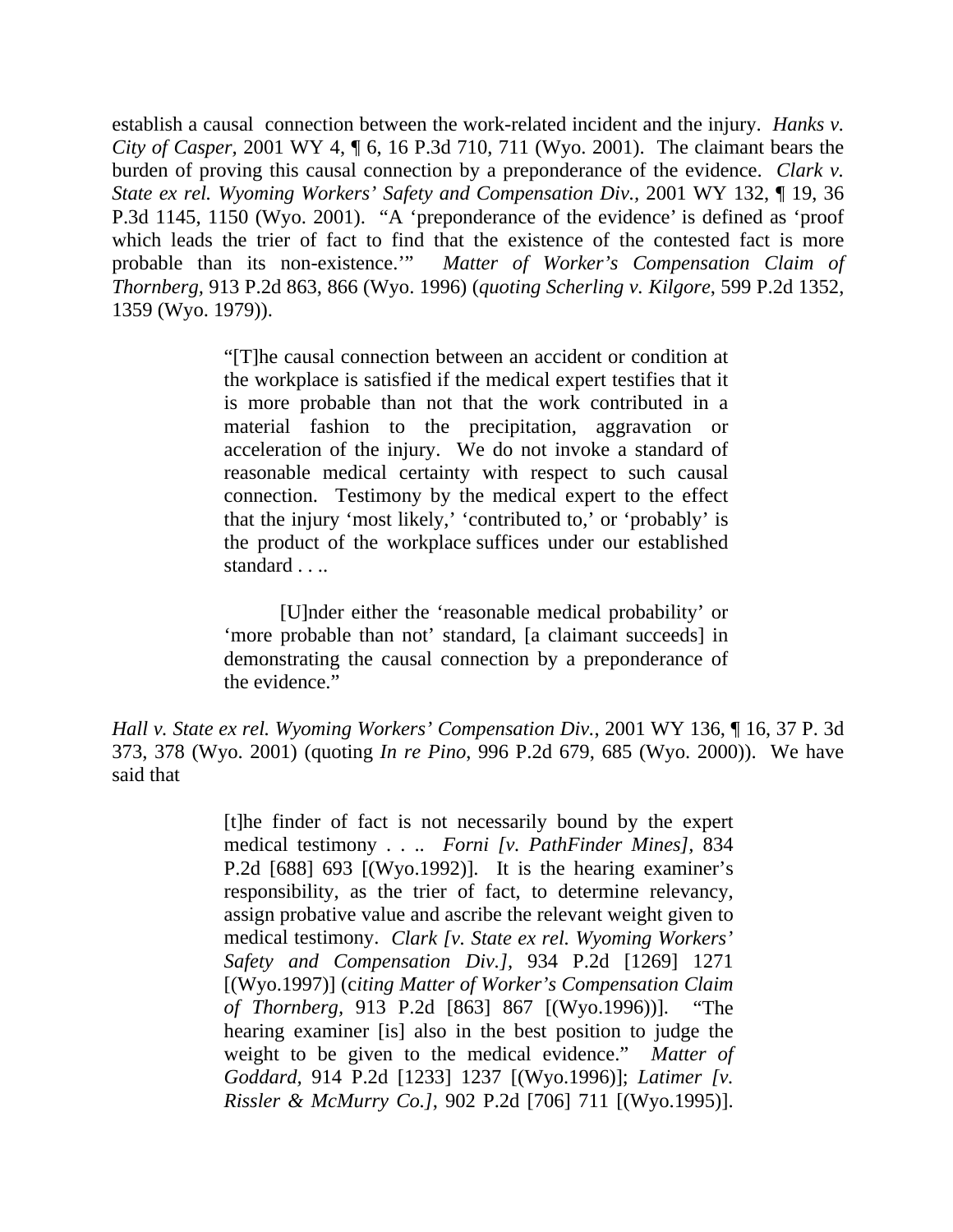"The trier of fact may disregard an expert opinion if he finds the opinion unreasonable or not adequately supported by the facts upon which the opinion is based." *Clark,* [934 P.2d at](http://www.lexis.com/research/buttonTFLink?_m=9e9dd58cf09a5f4cfe1272a1721a0b20&_xfercite=%3ccite%20cc%3d%22USA%22%3e%3c%21%5bCDATA%5b975%20P.2d%2012%5d%5d%3e%3c%2fcite%3e&_butType=3&_butStat=2&_butNum=37&_butInline=1&_butinfo=%3ccite%20cc%3d%22USA%22%3e%3c%21%5bCDATA%5b934%20P.2d%201269%2cat%201271%5d%5d%3e%3c%2fcite%3e&_fmtstr=FULL&docnum=1&_startdoc=1&wchp=dGLbVtb-zSkAt&_md5=b58d998e86d2b8dcba2d3e429ef9dfea)  [1271.](http://www.lexis.com/research/buttonTFLink?_m=9e9dd58cf09a5f4cfe1272a1721a0b20&_xfercite=%3ccite%20cc%3d%22USA%22%3e%3c%21%5bCDATA%5b975%20P.2d%2012%5d%5d%3e%3c%2fcite%3e&_butType=3&_butStat=2&_butNum=37&_butInline=1&_butinfo=%3ccite%20cc%3d%22USA%22%3e%3c%21%5bCDATA%5b934%20P.2d%201269%2cat%201271%5d%5d%3e%3c%2fcite%3e&_fmtstr=FULL&docnum=1&_startdoc=1&wchp=dGLbVtb-zSkAt&_md5=b58d998e86d2b8dcba2d3e429ef9dfea)

*Morgan v. Olsten Temporary Services,* 975 P.2d 12, 16 (Wyo. 1999). "In weighing the medical opinion testimony, the fact finder considers: (1) the opinion; (2) the reasons, if any, given for it; (3) the strength of it; and (4) the qualifications and credibility of the witness or witnesses expressing it." *[Bando v. Clure Bros. Furniture,](http://www.lexis.com/research/buttonTFLink?_m=c2c8e80f7421753f79b09afa9239167d&_xfercite=%3ccite%20cc%3d%22USA%22%3e%3c%21%5bCDATA%5b2005%20WY%2040%5d%5d%3e%3c%2fcite%3e&_butType=3&_butStat=2&_butNum=26&_butInline=1&_butinfo=%3ccite%20cc%3d%22USA%22%3e%3c%21%5bCDATA%5b980%20P.2d%20323%2cat%20329%5d%5d%3e%3c%2fcite%3e&_fmtstr=FULL&docnum=1&_startdoc=1&wchp=dGLbVtb-zSkAt&_md5=80381387dc263bc7232ed81149b7cc82)* 980 P.2d 323, 329- [30 \(Wyo. 1999\)](http://www.lexis.com/research/buttonTFLink?_m=c2c8e80f7421753f79b09afa9239167d&_xfercite=%3ccite%20cc%3d%22USA%22%3e%3c%21%5bCDATA%5b2005%20WY%2040%5d%5d%3e%3c%2fcite%3e&_butType=3&_butStat=2&_butNum=26&_butInline=1&_butinfo=%3ccite%20cc%3d%22USA%22%3e%3c%21%5bCDATA%5b980%20P.2d%20323%2cat%20329%5d%5d%3e%3c%2fcite%3e&_fmtstr=FULL&docnum=1&_startdoc=1&wchp=dGLbVtb-zSkAt&_md5=80381387dc263bc7232ed81149b7cc82) (*quoting Matter of Worker's Compensation Claim of Thornberg*, 913 P.2d at 868). "Demonstrating evidentiary contradictions in the record does not establish the ruling was irrational, but we do examine conflicting evidence to determine if the agency reasonably could have made its finding and order based upon all of the evidence before it." *Bando,* 980 P.2d at 331.

[¶21] While none of the doctors who examined and treated Anastos were able definitively to diagnose the cause of his headaches, Drs. Digre, Crane, and Whipp all acknowledged that based on information provided by Anastos, there seemed to be a temporal relationship between the reported headaches and his injury. However, the Medical Commission concluded that

> the doctors who examined Mr. Anastos are unclear as to the cause of these headaches. At best the various doctors speculate that Mr. Anastos' headaches may be migraines, muscle-tension, low pressure, cervical, positional or exertional.

We have held that speculative medical testimony is insufficient to satisfy a claimant's burden of proof. *Frazier v. State ex rel. Wyoming Workers' Safety and Compensation Div.,* 997 P.2d 487, 490 (Wyo. 2000). None of the tests Anastos underwent revealed any physiological problem causing his headaches, and no doctor ever definitively diagnosed a cause or proper treatment. Without objective evidence, the doctors were forced to rely solely on information Anastos provided and to speculate as to the cause of his headaches.

[¶22] The Medical Commission questioned the credibility of Anastos' testimony when it stated:

> Had his headaches been causally related to Mr. Anastos' work injury such would have been apparent shortly after the injury. The Panel does not find it credible to believe that two physicians would fail to record complaints of debilitating headaches with associated vision changes.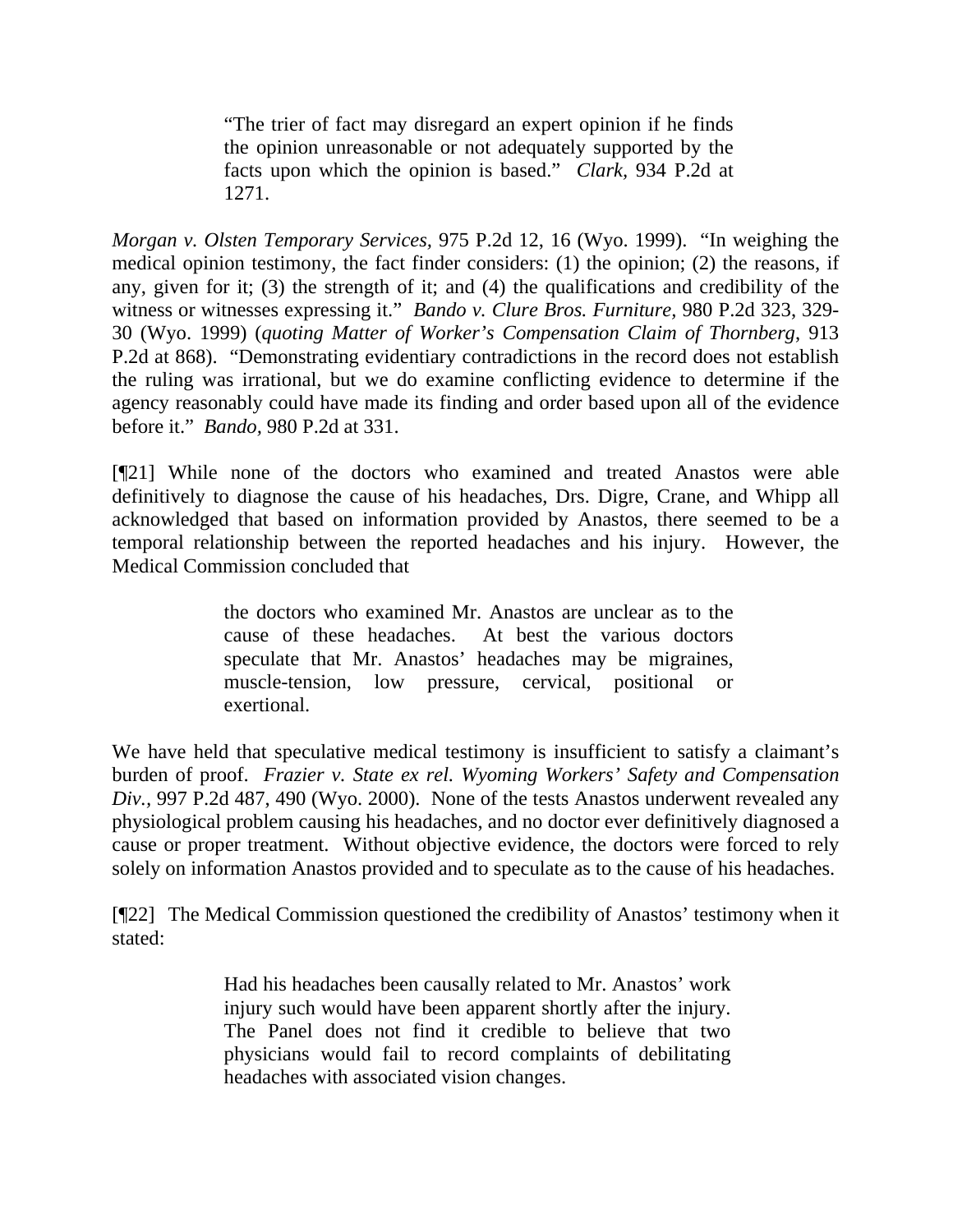We have said that medical opinions based solely on information provided by a claimant whose credibility is in question are suspect and of little value. *Newman v. State ex rel. Wyoming Workers' Safety and Compensation Div.,* 2002 WY 91, ¶ 31, 49 P.3d 163, 175 (Wyo. 2002)*.* In *Newman*, the claimant suffered a back injury while working at a restaurant. *Id.*, 2002 WY 91, ¶ 3, 49 P.3d at 165. Over a year after the initial injury occurred, the claimant began complaining of intermittent headaches and double vision. *Id.*, 2002 WY 91,  $\P$  4, 49 P.3d at 165. One of the claimant's doctors filed a report relating the claimant's headaches to her original injury. *Id.* However, the claimant's doctor noted that because he was not able to examine the claimant at the time of her accident, he could only make inferences based on the information provided by the claimant. *Id.* The hearing examiner denied the claimant headache-related benefits and concluded that the claimant's testimony lacked credibility. *Id.*, 2002 WY 91, ¶ 31, 49 P.3d at 175. We affirmed the denial of benefits based on the hearing examiner's conclusion that the doctor's "opinions were based on information provided by [the claimant] as to how the injury occurred and, because [the claimant]'s testimony lacked credibility, those opinions were of little value." *Id.*

[¶23] A similar result was reached in *Matter of Krause*, 803 P.2d 81 (Wyo. 1990). There, the claimant injured his hand in 1979 and was awarded worker's compensation benefits. *Id.* at 82. In 1987, the claimant experienced problems in the same hand while operating a hammer drill. *Id.* The problem persisted and he sought treatment with Dr. Madden, a specialist in hand surgery. *Id.* Dr. Madden diagnosed claimant's condition as "an unstable scaphotrapezial trapezoidal joint in his wrist," and testified "that the probabilities" were that the claimant's current injury was a direct result of his original injury. *Id.* The claimant's worker's compensation claim requesting benefits for his wrist injury was denied. *Id.* On appeal, we noted that the claimant's case rested solely on the validity of Dr. Madden's testimony linking the current wrist injury to the claimant's original injury. *Id.* at 83. In affirming the denial of benefits, we noted a number of inconsistencies between the claimant's testimony and what he reported to Dr. Madden. *Id.* at 83-85. With regard to Dr. Madden's testimony, we stated:

> "Where the testimony of a disinterested witness is not directly contradicted but there are circumstances which controvert the testimony or explain it away, or if such testimony is clouded with uncertainty and improbability, or otherwise appears to be unreliable or unworthy of belief, the trier of fact is not bound to accept it."

*Id.* at 83 (quoting 30 Am.Jur.2d *Evidence* § 1083 (1967)). We concluded that "[b]ecause of the inconsistencies in the testimony and deficient medical and work history with respect to [the claimant], the hearing officer did not abuse his discretion in rejecting Dr. Madden's testimony and opinion." *Matter of Krause*, 803 P.2d at 85.